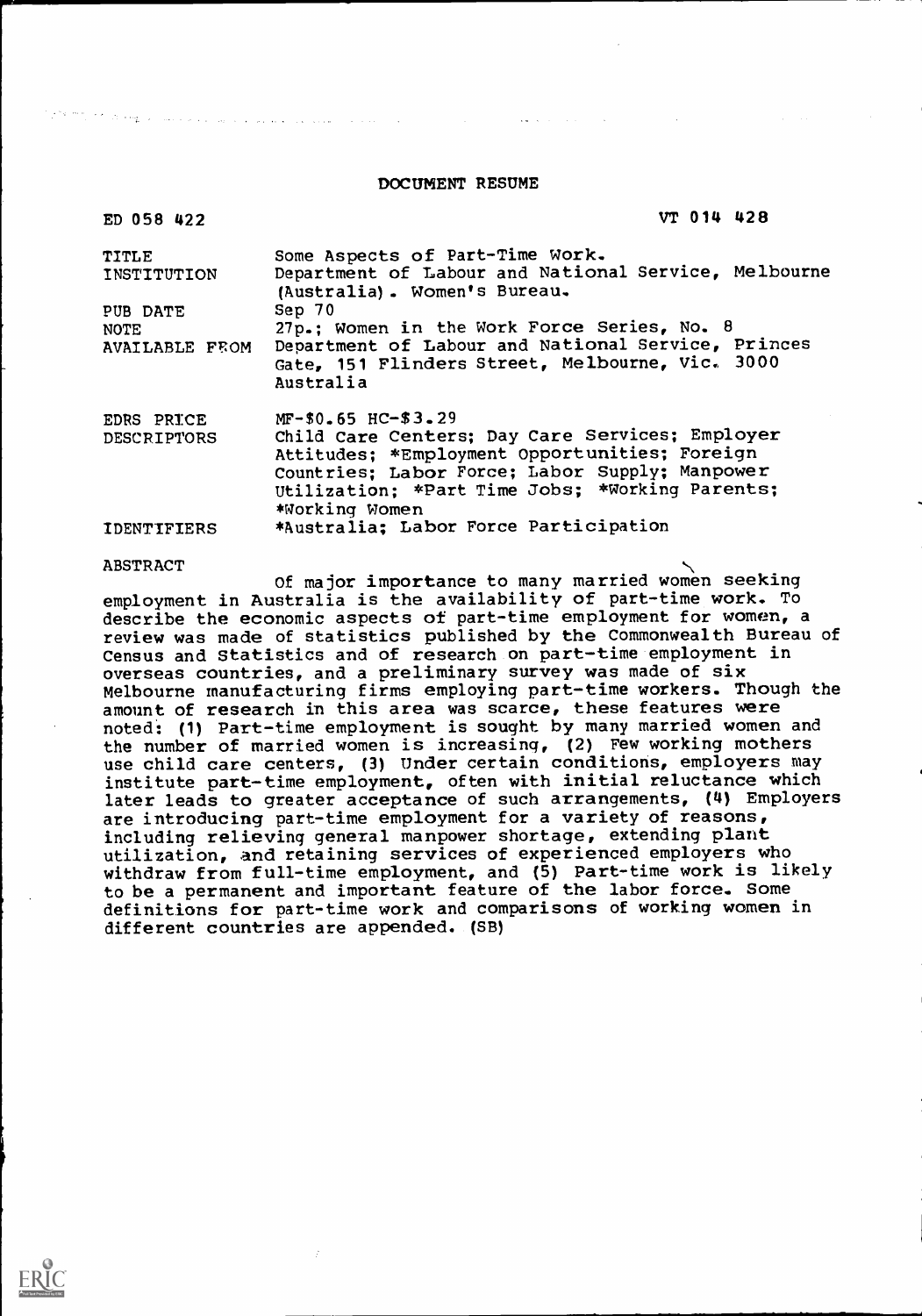

(No.75) 活躍度にきる

 $ERIC$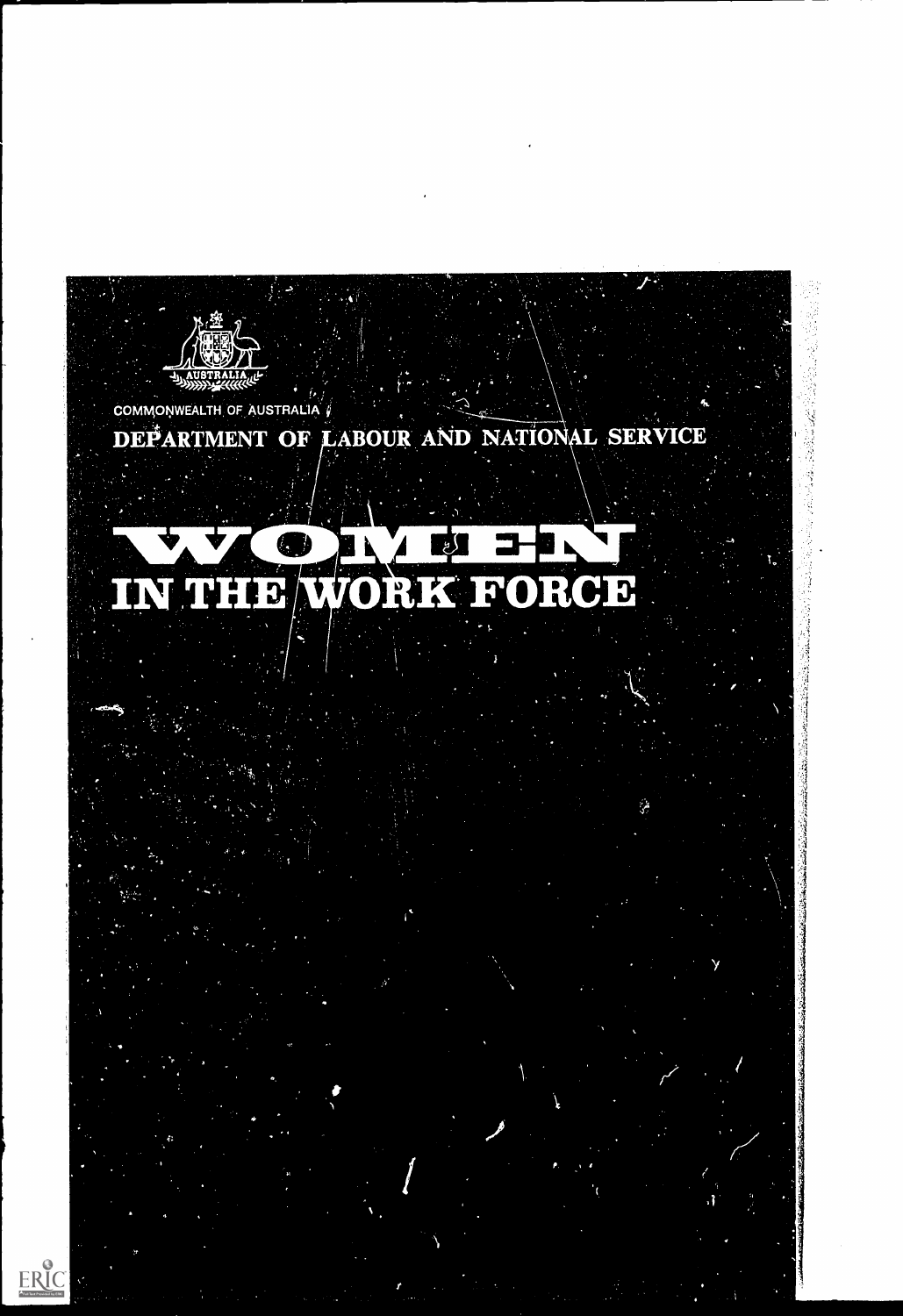This series of publications presents research findings, articles, statistical data and other information dealing with various aspects of women's employment and their role in Australian society. The series is prepared in the Women's Bureau of the Department of Labour and National Service.

 $\pm$   $\pm$ 

The Department is interested in the developing role of women in the work force and is concerned with encouraging the best possible use of the talents and abilities of Australian women. Accordingly, this series is designed for those involved in personnel management, employer and employee organisations, and for education and training officers. It is also directed towards research workers and other organisations and individuals interested in the economic, industrial and social trends affecting the employment of women and girls.

No specific interval between issues is planned for the series; they will be published as results of research studies become available.

1. Facts and Figures (replaced by No. 6) ...... July 1967 2. Trends in Employment ...... ....... ....... July 1967 3. Night Work Restrictions ...... ....... June 1968 4. Married Women in Industry ...... ....... July 1968 5. Children of Working Mothers ...... October 1968 6. Facts and Figures (revised) **Example 2008** December 1968 7. Child Care Centres **Fig. 20. 12. 12. January 1970** 8. Some Aspects of Part-Time Work September 1970 9. Changing Horizons **Manual Changing Horizons Constant Changing** October 1970

Issues in the WOMEN IN THE WORK FORCE Series to date are-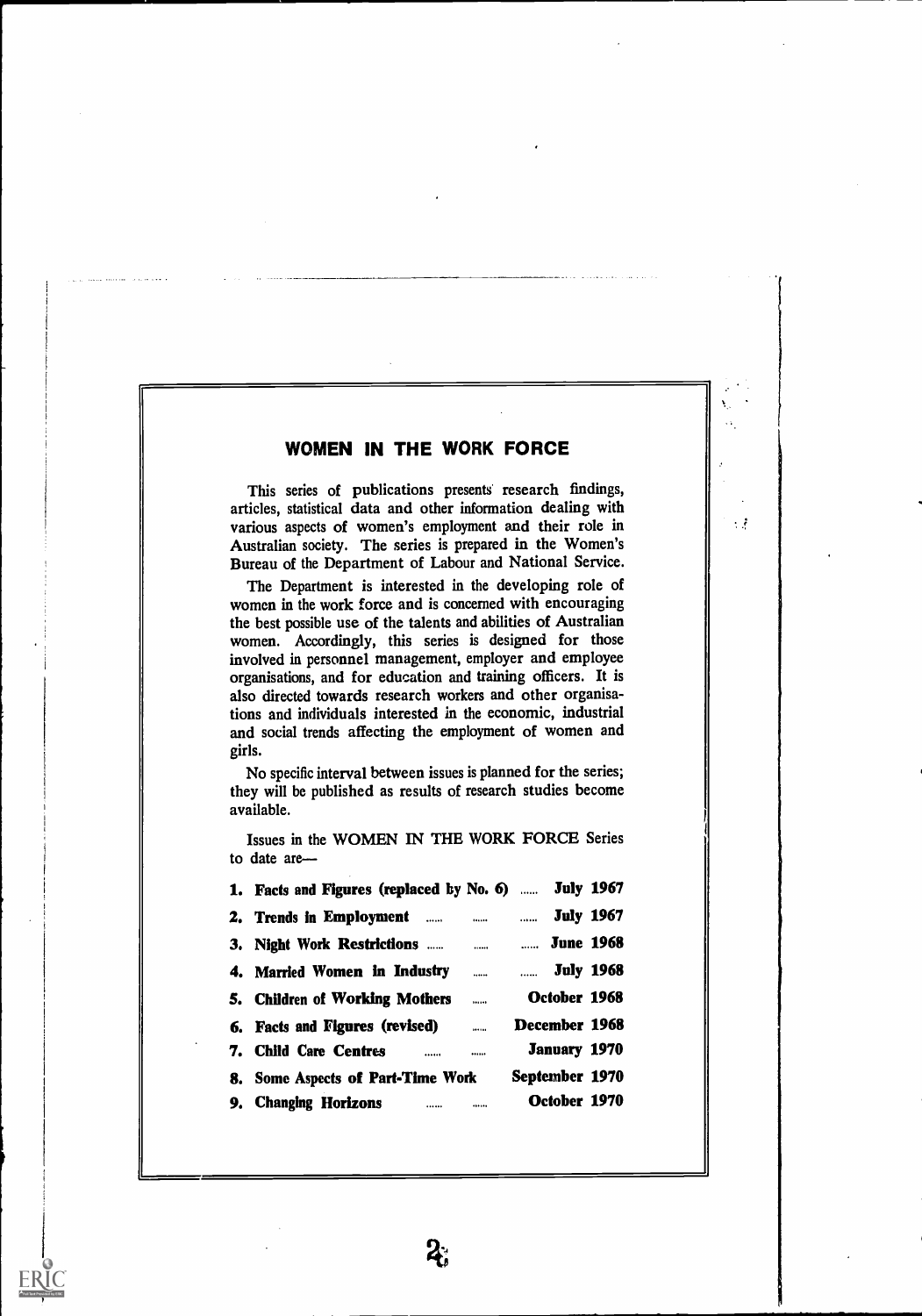# ED058422

ti

**ERIC** 

# Women in the Work Force Series

# Booklet No. 8

U.S. DEPARTMENT OF HEALTH. EDUCATION & WELFARE OFFICE OF EDUCATION THIS DOCUMENT HAS BEEN REPRO-DUCED EXACTLY AS RECEIVED FROM THE PERSON OR ORGAN/ZATION ORIG-INATING IT. POINTS OF VIEW OR OPIN-IONS STATED DO NOT NECESSARILY REPRESENT OFFICIAL OFFICE OF EDU CATION POSITION OR POLICY.

 $\ddotsc$ 

# Some Aspects of PART-TIME WORK

WOMEN'S BUREAU DEPARTMENT OF LABOUR AND NATIONAL SERVICE

September, 1970 Melbourne

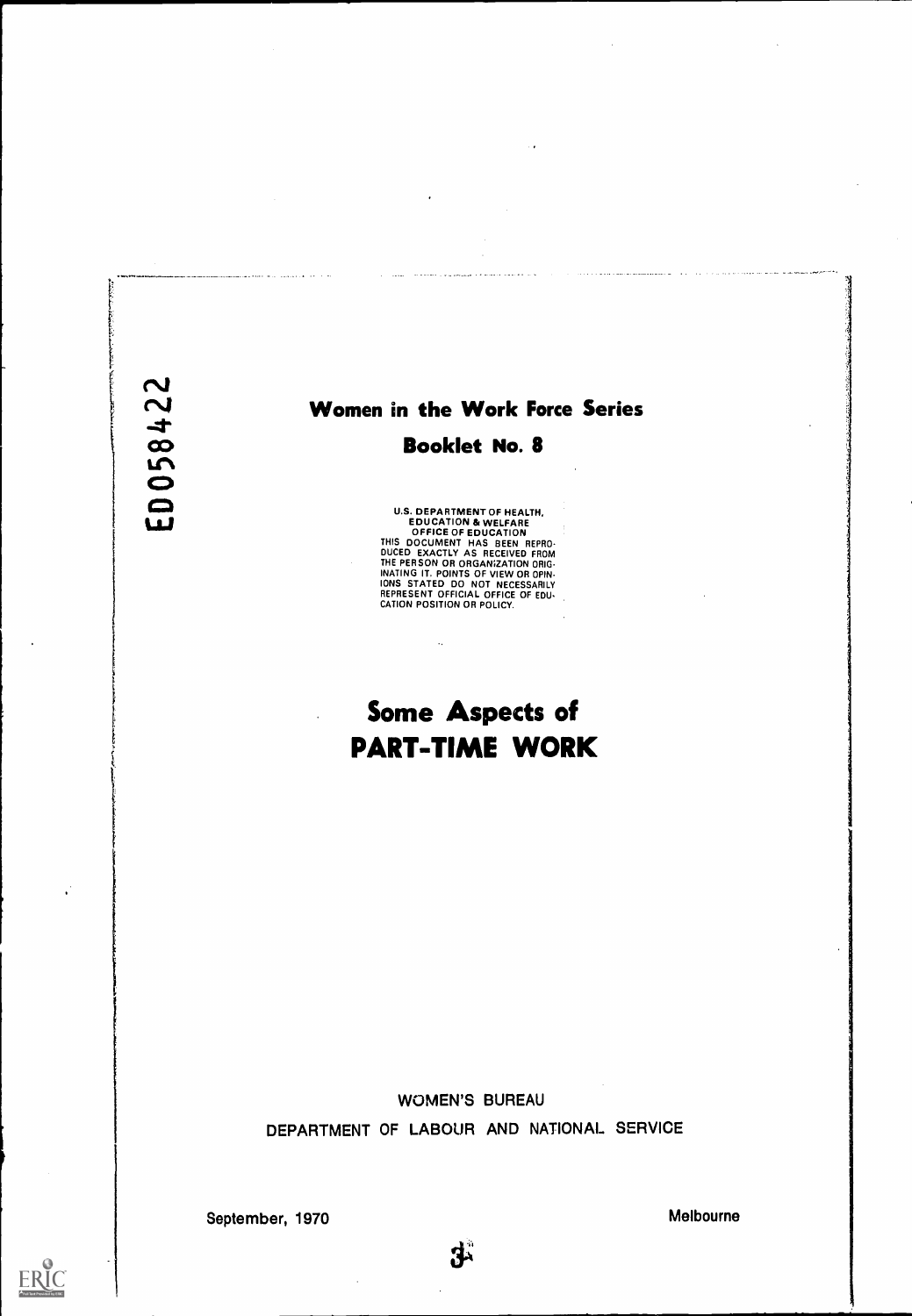# CONTENTS

.<br>Inglish vitam belahirni kel

niterio.

ERIC

|                                                                                                                        |            |                                       |          | Page |
|------------------------------------------------------------------------------------------------------------------------|------------|---------------------------------------|----------|------|
| LIST OF TABLES<br>$\sim 100$ km $^{-1}$<br>$\sim 100$ km s $^{-1}$<br>$\sim$ 100 $^{\circ}$<br>$\sim 100$ km s $^{-1}$ |            | and the company of the company of the |          | 5    |
| INTRODUCTION<br>$\sim 100$<br>$\sim$ $\sim$<br>$\dddot{\phantom{0}}$<br>$\overline{a}$<br>$\sim$                       | $\sim 100$ |                                       |          | 7    |
| <b>PART 1: Part-Time Employment in Australia</b>                                                                       |            |                                       |          | 10   |
| PART 2: Aspects of Part-time Employment in Six Manufacturing                                                           |            |                                       |          |      |
| Firms                                                                                                                  |            |                                       |          | 13   |
| PART 3: Part-Time Employment in Overseas Countries                                                                     |            |                                       |          | 18   |
| CONCLUSION<br>$\sim$<br>$\ddotsc$<br>$\ddotsc$                                                                         |            |                                       |          | 23   |
| APPENDIX I: Defining Part-Time Work                                                                                    |            |                                       |          | 25   |
|                                                                                                                        | $\dddotsc$ | $\cdots$                              |          | 27   |
| BIBLIOGRAPHY<br>$\ddot{\phantom{a}}$<br>$\dddotsc$<br>$\ddotsc$<br>$\ddotsc$                                           |            |                                       | $\cdots$ | 29   |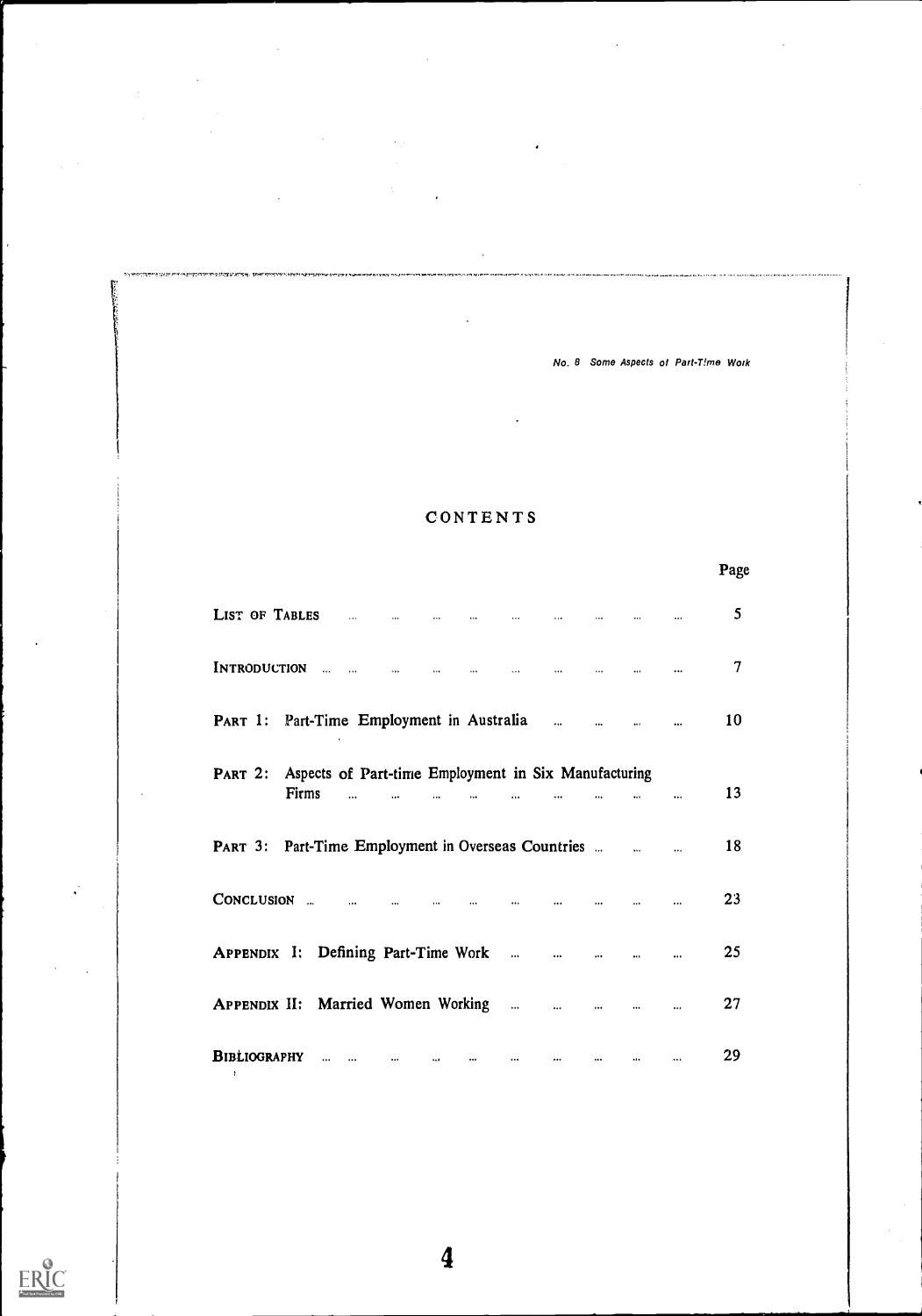Page

# LIST OF TABLES

WARRANG WANGSE

ERIC

| TABLE 1: Growth in Female Proportion of Labour Force,<br>1901-1970<br>المنافس المنفر المنفر المنفر والمنافسة والمنفرة والمنفرة والمنفرة والمنفرة والمنفرة والمنفرة والمنفرة والمنفرة |  | 8  |  |
|--------------------------------------------------------------------------------------------------------------------------------------------------------------------------------------|--|----|--|
| TABLE 2: Growth in Proportion of Married Women in the Female<br>Labour Force, 1954-1970 $\ldots$ $\ldots$ $\ldots$ $\ldots$                                                          |  | 8  |  |
| TABLE 3: Part-time Workers by Age, February 1970                                                                                                                                     |  | 10 |  |
| TABLE 4: Employment in Six Firms, 1969 and the contract of the method of the state of the method of the method                                                                       |  | 13 |  |
| TABLE 5: Married Women Working                                                                                                                                                       |  | 27 |  |
| FIGURE 1: Married Women Employed by Industry Groups in<br>Australia, 1970                                                                                                            |  | 11 |  |

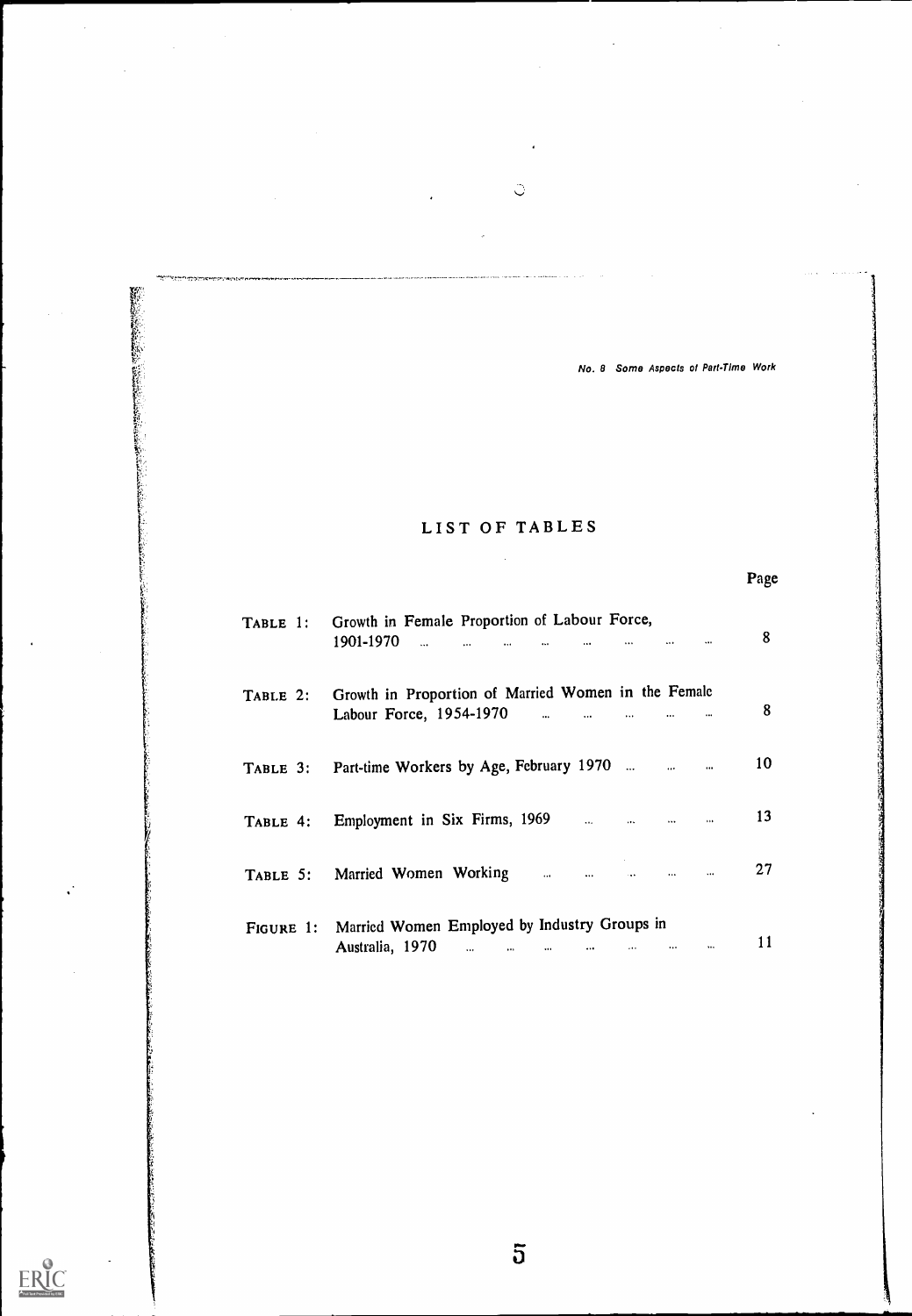# INTRODUCTION

It is apparent that many married women with children will seek employment if employment is available which allows them to effectively combine their dual roles as housewives and workers. Whether employment is adequate in these terms depends largely on hours of work, location, availability of transport and so on as well as on whether appropriate child care arrangements can be made. Of major importance to many married women seeking employment is the availability of work for specific hours, in other words, of part-time employment.

The Women's Bureau, as a further contribution to questions affecting women and work, presents here a series of preliminary studies on part-time work. The material from these preliminary studies has also been used as the basis for a wider study now in progress on employer attitudes to part-time work.

This booklet highlights some economic aspects of part-time employment, particularly as it affects women, both in Australia and overseas.

The first part reviews statistics of parttime employment published by the Commonwealth Bureau of Census and Statistics (C.B.C.S.).

This is followed by the report of a preliminary survey of six Melbourne manufacturing firms employing part-time workers. The results suggest some features which may be of immediate interest to other employers facing labour shortages and seeking new sources of labour.

The third part reviews some research on part-time employment in overseas countries. It complements the Australian material by outlining findings in countries which apparently have had more experience of, and documented more research on, part-time employment.

# Background:

# The Australian Labour Market

The Australian labour market has been characterized during recent years by full employment with an increasing demand for labour.

It is estimated by the C.B.C.S. that from February 1967 to February 1970 the labour force increased from 4.94 million to 5.37 million, an average annual increase of some 140,000 persons. This increase has been accompanied by a consistently low percentage of unemployment never more than 1.8 per cent of the labour force were unemployed throughout the three year period. From November 1969 to March 1970, statistics based on Commonwealth Employment Service transactions, show that the number of unemployed persons has continued to decrease, while vacancies have increased. In March and April 1970, there were more job vacancies than persons seeking employment.

One of the ways in which this increasing demand for labour is being met is by the growing participation of women, par-

 $b / 7$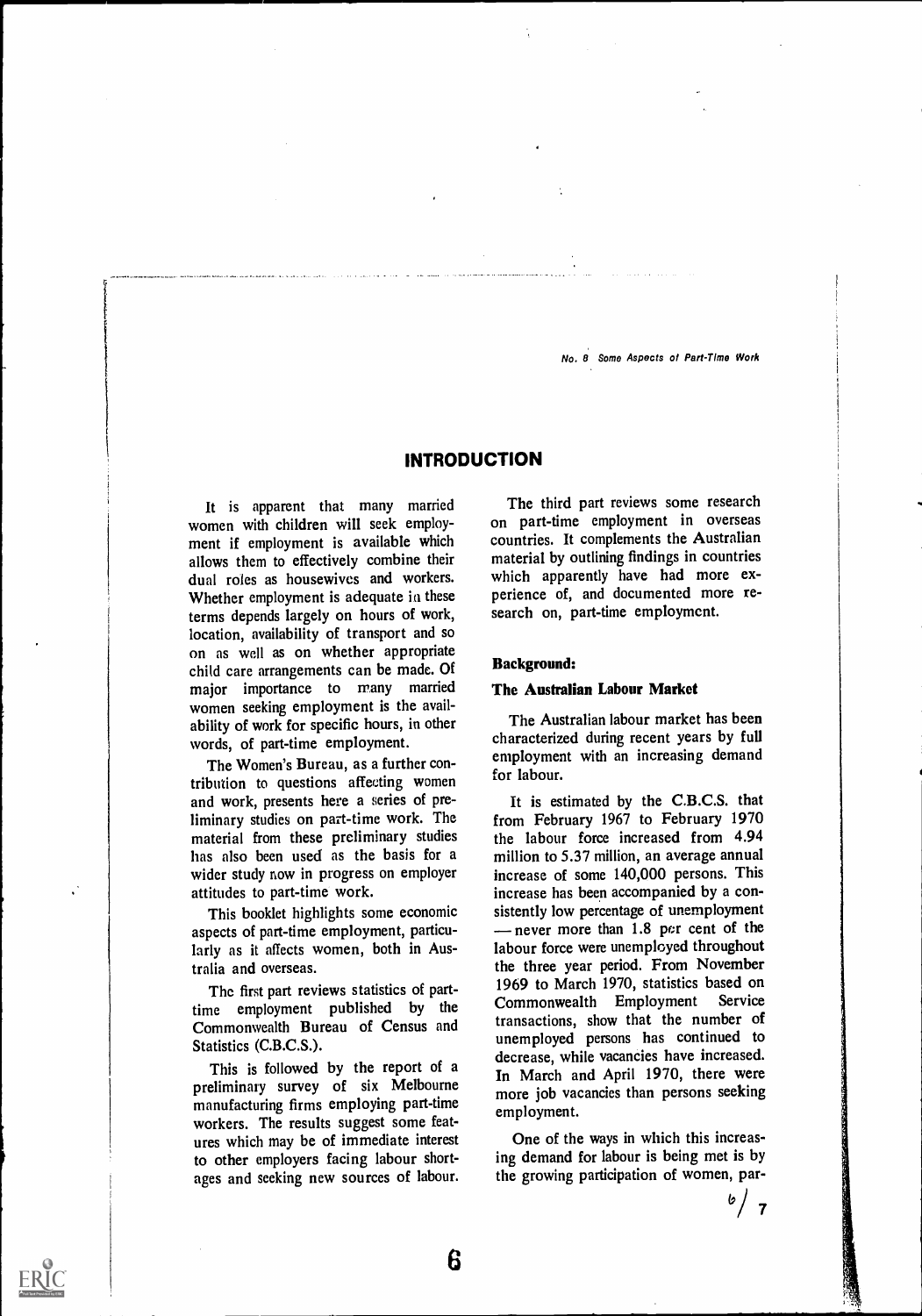ticularly married women, in employment. This is discussed firstly in terms of the growth of the female workforce and secondly in terms of the participation of married women in the workforce.

The female labour force has increased greatly in absolute numbers in recent decades. In 1954, the female labour force numbered 845,400 while in February 1970 it was estimated to be 1,706,400. The extent of this increase is somewhat inflated because of the new criteria for the labour force applied in the 1966 Census.\* Even so, the actual increase has been most significant. The size of the female labour force, as a percentage of the total labour force, is shown in Table 1.

| Growth in Female Proportion of<br>Labour Force, 1901-1970 |  |
|-----------------------------------------------------------|--|
| Female Labour Force<br>Year<br>as % of Total Labour Force |  |
| %                                                         |  |
| 1901<br>20.5                                              |  |
| 1954<br>22.8                                              |  |
| 1961<br>25.1                                              |  |
| 1966<br>$29.5+$                                           |  |
| 1970<br>31.8‡                                             |  |

'1 Sett first footnote page 8.

# Estimated February, 1970.

However, of more significance is the change which has taken place within the female labour force. In 1954, married women constituted only 30.5% of the female labour force, while today they are the predominant group. See Table 2.

The tendency for married women to become the predominant group within the female labour force intensified between

| TABLE 2:                                                                      |  |
|-------------------------------------------------------------------------------|--|
| Growth in Proportion of Married<br>Women in the Female Labour Force 1954-1970 |  |
| *Married Women Working                                                        |  |

| Year | *Married Women Working<br>as % of Total Female<br>Labour Force |
|------|----------------------------------------------------------------|
|      | %                                                              |
| 1954 | 30.5                                                           |
| 1961 | 38.3                                                           |
| 1966 | 47.8†                                                          |
| 1970 | 53.3±                                                          |
|      |                                                                |

Married means only those married women with husband present and excludes those who are widowed, divorced and permanently separated.

t See first footnote page 8.

t Estimated February, 1970.

1966 and 1970. It was estimated that between February 1969 and February 1970 the total labour force grew by 166,400 persons. At the same time, there was a slight increase in the number of females, other than married women, in the labour force. The estimated increase in the number of married women working between February 1969 and February 1970 was 69,800. Close to half of this increase represented those in part-time employment.

Thus the growth in the labour force of more than 166,400 persons in the year February 1969 to February 1970† has been brought about largely by the increased participation in the work force of married women, many of whom sought part-time rather than full-time employment. Part-time employment is evidently an important inducement to the woman worker with family responsibilities to reenter employment.

# Defining Part-time Work

One of the major difficulties in a discussion of part-time work is the absence of any universally accepted definition.

**<sup>\*</sup> It ws estimated by the Commonwealth Statistician**<br>that approximately  $117,000$  more women in the 1966<br>Census have been included if the labour force than<br>would have been included if the criteria of 1961 had<br>been applied

t It should be noted that this growth for 1969 was atypical in that it was far in excess of the average annual growth rate of some 140,000 persons experienced in recent years.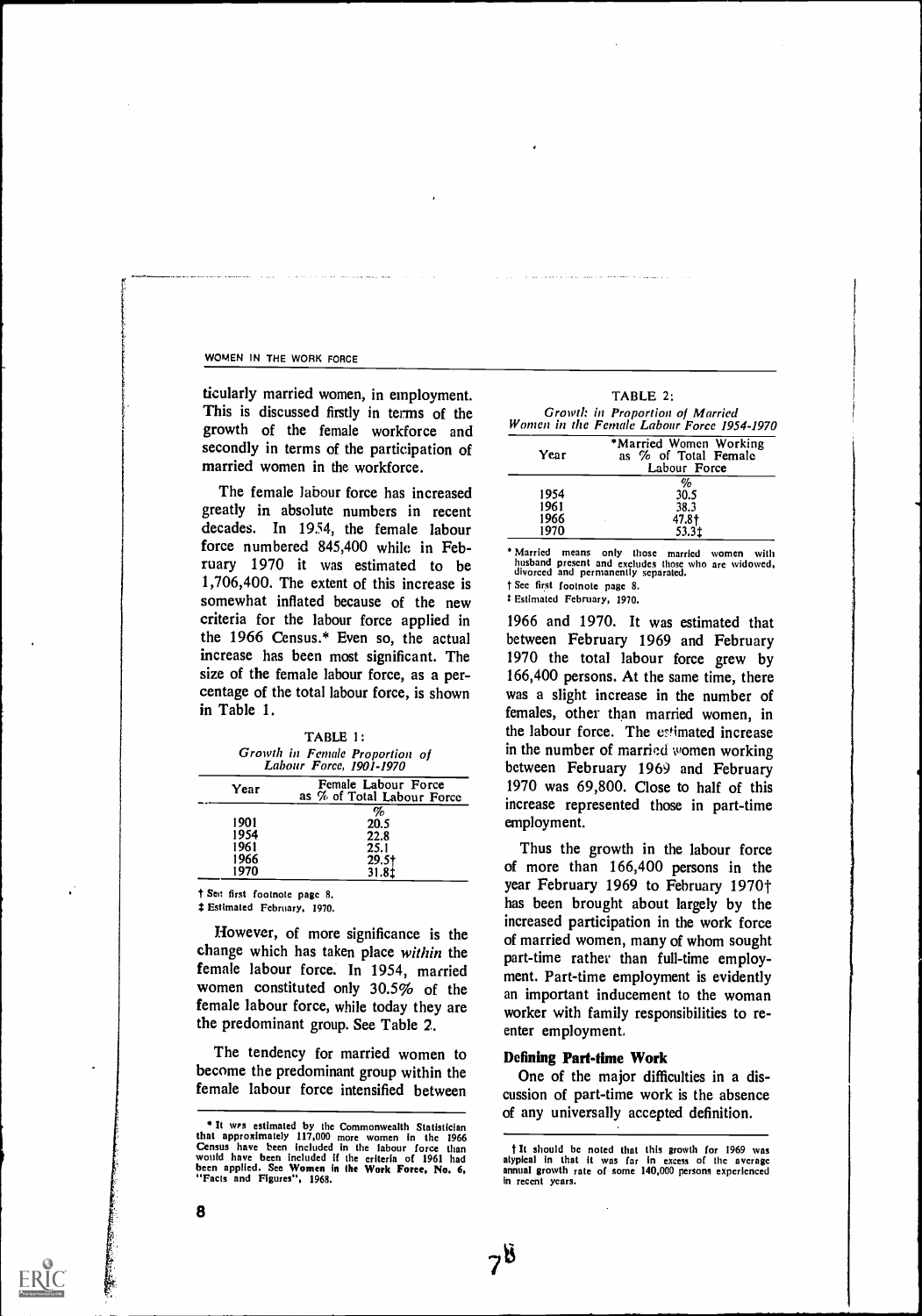The International Labour Organization has defined part-time employment as bcing "Regular, voluntary work carried out during workipg hours distinctly shorter than normal".

However most countries do not regard this as being operational and there is no consensus of opinion as to what constitutes "working hours distinctly shorter than normal".

 $B_{\zeta}$ 

ERIC

Consequently, it should be noted that particularly when discussing overseas patterns of part-time employment, discrepancies are likely to occur both because of the varying bases for the statistics and the varying definitions used.

A full discussion of the differing definitions adopted by various countries including Australia, and the difficulties which these pose for purposes of international comparisons is given in Appendix I.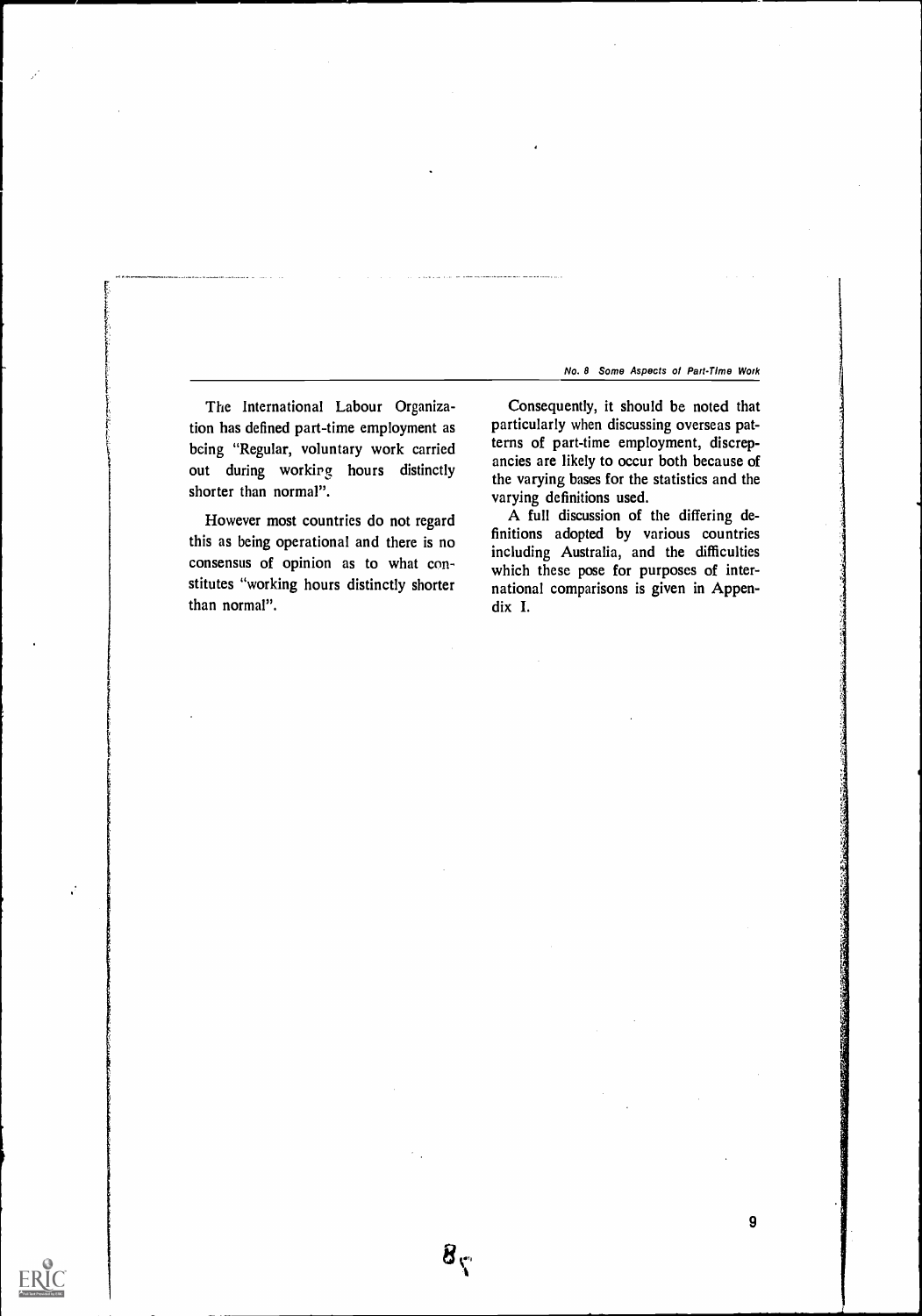# Part 1: PART-TIME EMPLOYMENT IN AUSTRALIA

# A REVIEW OF LABOUR FORCE ESTIMATES

AUGUST 1966 – FEBRUARY 1970

In 1969 the Commonwealth Bureau of Census and Statistics initiated a series of quarterly publications presenting estimates of the labour force which include, for the first time, data on part-time employment.\* These estimates show that approximately 11 per cent of the Australian labour force works part-time. As might be anticipated women make up more than three-quarters of the part-time labour force, and most of these women are married.

The estimates make it clear that differences in working hours among married women, other woment and men are substantial. Since August 1966, the average working week of married women has been 32 hours or less. "Other women"t have worked an average of 35 to 36 hours, and men, in excess of 41 hours. Few women work overtime, whereas one-third of all male workers do. On the other hand, between one-quarter and one-third of all women work part-time. Four out of every ten married women who work do so on a part-time basis.

It is also apparent that almost all women working part-time do so from choice and not because of any lack of availability of full-time work.

The age pattern of part-time workers is of interest. Among men, students and retired persons predominate as would be expected, i.e., those less than 20 years and more than 65 years. Among the group of women who are not married (including single .women, widows and divorcees), the predominant groups are those less than 20 years and those 45 to 54 years. This would seem to correspond to the student group for the young women, and perhaps the newly widowed in the older group. But among married women, nearly 60 per cent of the parttime workers are in the 25 to 44 age range. See Table 3.

|  | TABLE 3: |  |  |  |
|--|----------|--|--|--|
|  |          |  |  |  |

Part-time Workers by Age, February 1970 ('000s)

| Age group   |                      | Females |       |       | Total   |
|-------------|----------------------|---------|-------|-------|---------|
| (years)     | Married Other* Total |         |       | Males | Persons |
| 15-19       |                      | 23.0    | 25.7  | 25.0  | 50.1    |
| 20-24       | 21.3                 | 12.3    | 33.0  | 11.9  | 45.5    |
| 25-34       | 88.5                 | 8.3     | 96.8  | 14.5  | 111.3   |
| 35-44       | 108.5                | 7.8     | 116.3 | 10.0  | 126.3   |
| 45-54       | 77.9                 | 14.8    | 92.7  | 12.4  | 105.1   |
| 55-59       | 23.4                 | 9.4     | 32.8  | 7.5   | 40.3    |
| 60-64       | 8.7                  |         | 12.5  | 11.8  | 24.3    |
| 65 and over |                      | 6.6     | 9.8   | 27.2  | 37.1    |
| Total       | 333.9                | 85.8    | 419.7 | 20.   | 540.1   |

Includes never married, widowed, and divorced women. t Less than 4,000.

Source: C.B.C.S. "Labour Force Estimates", Feb, 1970.

The industrial distribution of employed married women varies according to whether they work full-time or part-time. More than half of all married women in

Part-time employees are those who usually work for less than 35 hours pier week, and did so during a survey week. Includes never married, widowed, and divorced women.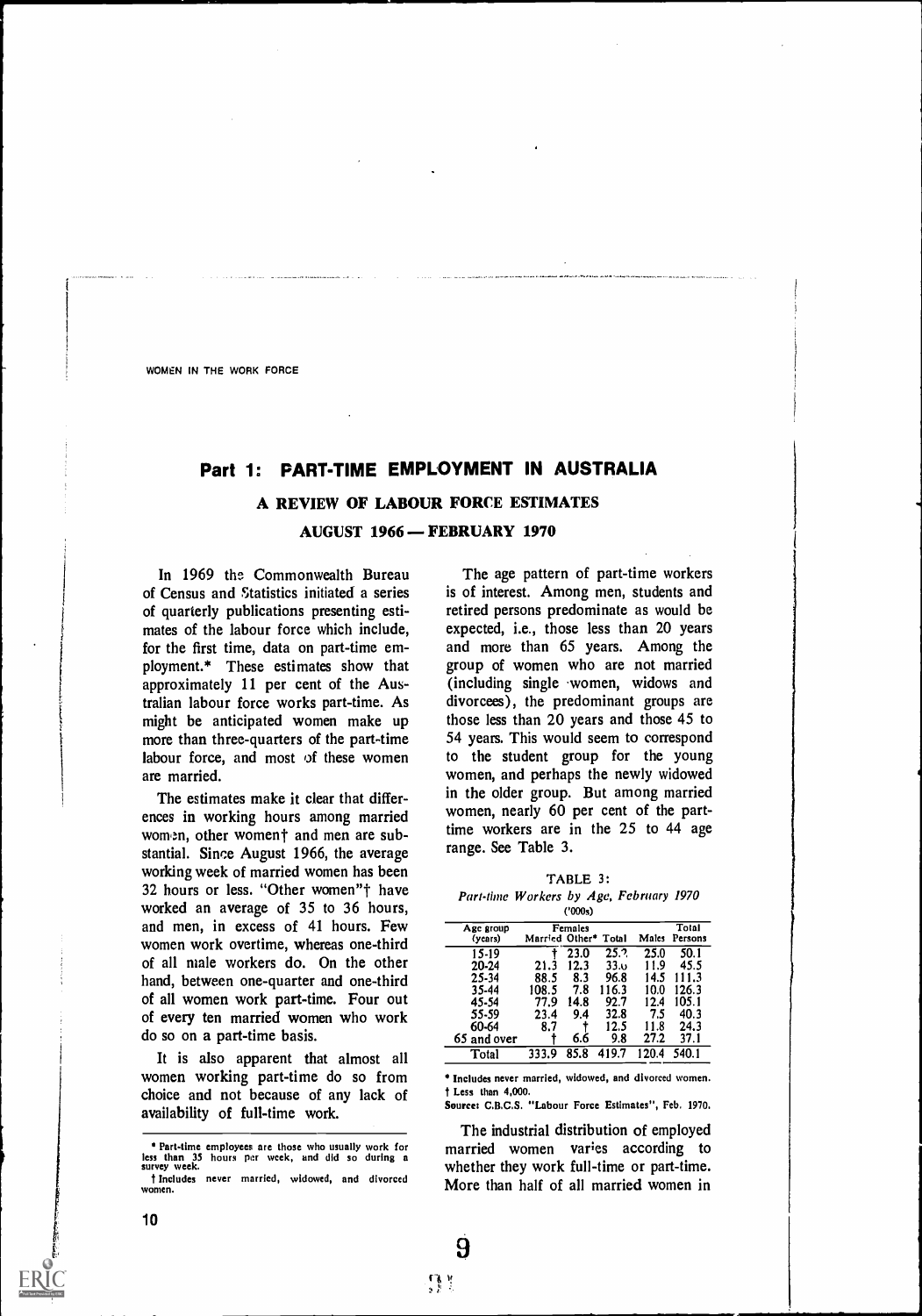agriculture, work part-time.\* Similarly the service industries offer many opportunities for married women to undertake part-time employment. Almost half of the married women employed in community

Manufacturing industry which admittedly uses more capital equipment per worker than any other industry, offers least part-time work to married women employed. Only about one-sixth of the



# FIGURE 1:

Married Women Employed by Industry Groups in Australia, 1970

and business services (which includes education, health, hospitals, social welfare, and so on) and amusements, hotels and personal service, work part-time.

\* Women in agriculture were particularly affected by the changed criteria of the 1966 Census.

married women employed in the manufacturing industry work part-time. Yet this industry is the largest employer of married women.

Another industry employing a substantial number of married women is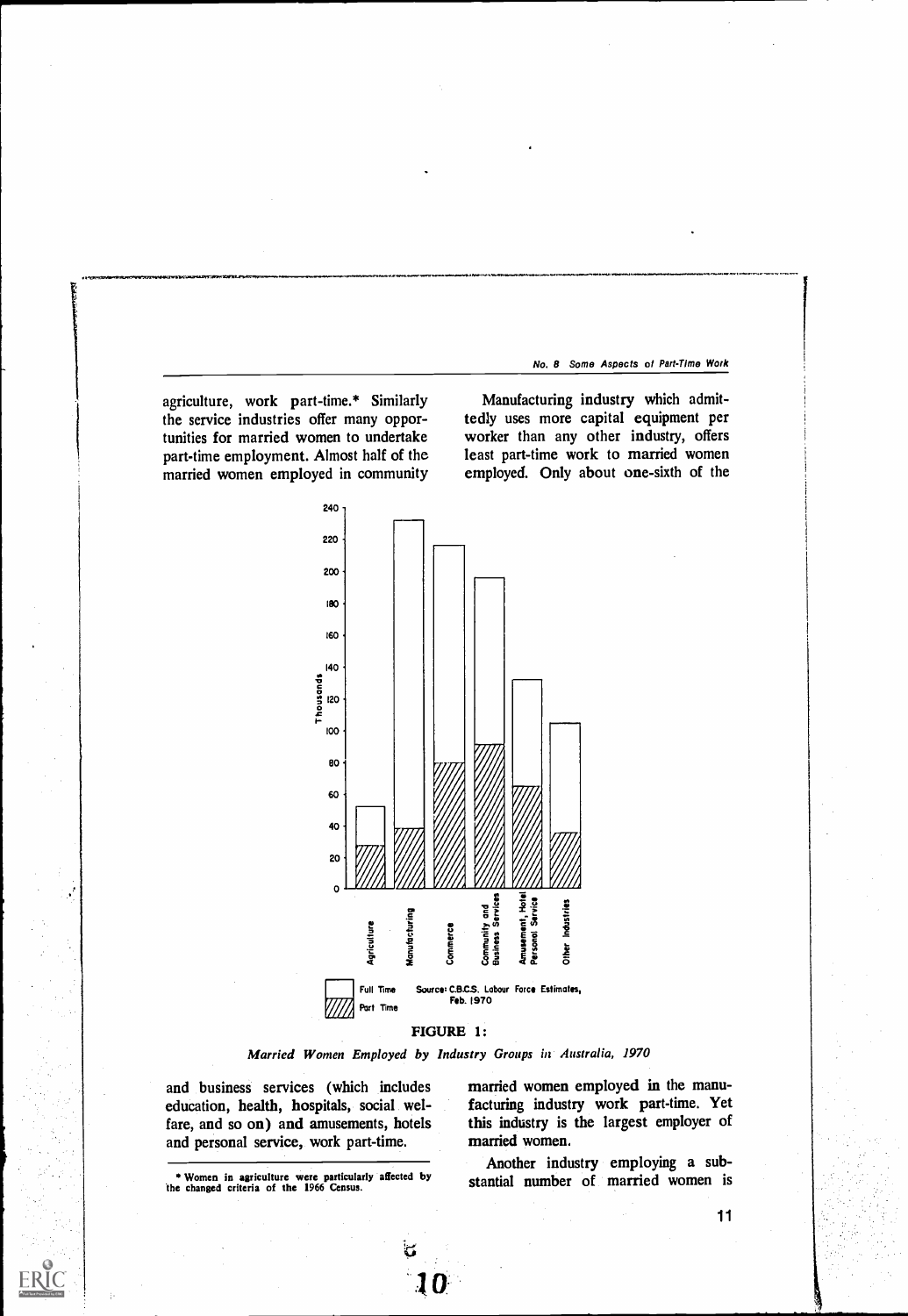commerce. It offers relatively less parttime employment to its married women employees than any of the service industries. See Figure 1.

In the May 1969 quarterly survey the Commonwealth Bureau of Census and Statistics sought information as to whether mothers with children less than six years old, were engaged in full or part-time work.

Of the 205,500 mothers\* with children under 6 years who were in the labour force, nearly three-quarters had only one child in this age range. However, of these mothers\* with only one child under six years, more than half worked fulltime (57.5 per cent).

Among the smaller group of working mothers\* with two or more children under 6 years, this situation was reversed i.e., most were in part-time employment.

The total number of mothers\* with children under six years employed on a part-time basis was 96,000.

#### and fathers who were solely responsible for the care of young children.

# SUMMARY

- About 11% of the Australian labour force works part-time and the majority of these part-time workers are women.
- The average number of hours worked by married women in the labour force is lower than the average number of hours worked by other women, and women on the whole work shorter hours than men.
- The male part-time worker is most likely to be less than 20 years or more than 65 years old; the married female part-time worker is most likely to be in the 25 to 54 age range.
- Almost all persons working part-time state that they prefer such work.
- Part-time employment is likely to be a permanent feature of the labour force with increasing numbers of married women seeking employment.
- Working mothers with two or more children under six years of age are more likely to be in part-time than in full-time employment; but the majority of working mothers with only one child under six work fulltime rather than part-time.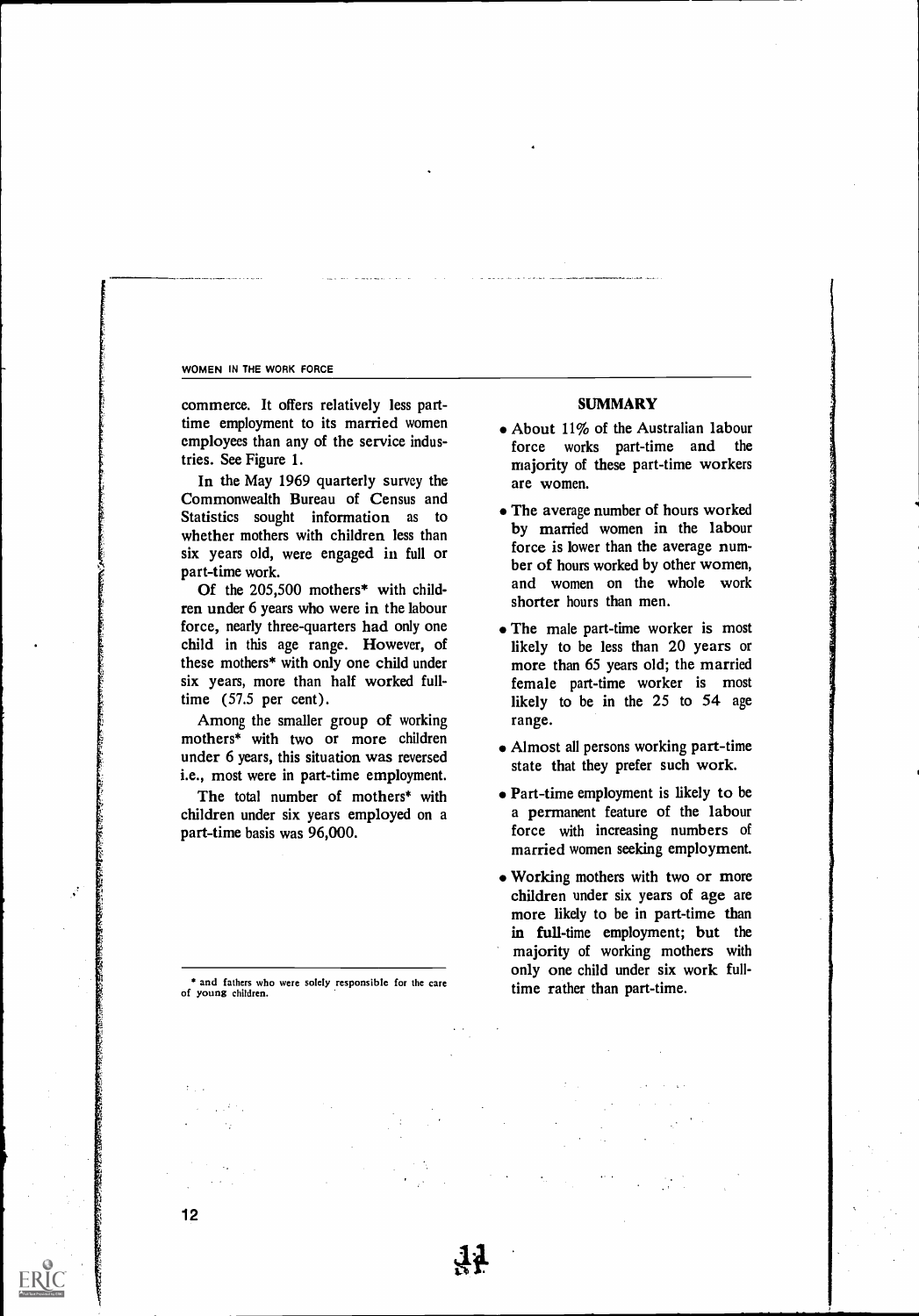# Part 2: ASPECTS OF PART-TIME EMPLOYMENT IN SIX MANUFACTURING FIRMS

## Scope of the Study

In October and November 1969 personal interviews were carried out by officers of the Department of Labour and National Service with the management of six manufacturing firms in Melbourne. The firms selected were known to employ workers on a part-time basis.

The aim of the study was to investigate the part-time employment arrangements in the firms and to determine the main reasons for the introduction of parttime work and whether trends noted in overseas studies could be discerned locally. (A review of some of the major trends in overseas countries is given in Part III of this report).

The study was carried out in one food manufacturing firm, two textile firms and three light engineering firms. The firms ranged in size from medium to large employing between 150 and 650 persons.

In the context of this report the firms are identified as follows:

Firm  $A$  - food manufacturer

Firms B & C - textile manufacturers Firms D, E & F-light engineering

manufacturers.

# Extent of Part-time Employment

At the time of the study the employers' experience with part-time employment appeared to have been for a relatively limited period. Four firms had been employing workers on a part-time basis for only a few months in 1969 and the other firms (Firms B and D) had been doing so continuously since 1964/65. The number of part-time employees in the firms surveyed varied from 5 in one firm to 79 in another. The two firms with the longest experience of part-time employment also employed most part-time workers. See Table 4.

|  | TABLE 4: |  |
|--|----------|--|
|  | $\sim$   |  |

| <b>Employment in Six Firms, 1969</b><br>Total<br>Full-Time<br>Part-Time |                                              |                                                          |                |                                      |                                        |                                        |                                        |
|-------------------------------------------------------------------------|----------------------------------------------|----------------------------------------------------------|----------------|--------------------------------------|----------------------------------------|----------------------------------------|----------------------------------------|
| Firm                                                                    | Date*                                        | Females                                                  | Persons        | <b>Females</b>                       | Persons                                | Females                                | Persons                                |
| Α<br>B<br>C<br>D<br>Е<br>'n                                             | 1969<br>1964<br>1969<br>1965<br>1969<br>1969 | 14.<br>14<br>21<br>25<br>4<br>4<br>72`<br>72<br>.5<br>-7 | 14<br>27<br>79 | 367<br>88<br>211<br>88<br>168<br>155 | 618<br>130<br>236<br>174<br>611<br>284 | 381<br>113<br>215<br>160<br>183<br>172 | 632<br>157<br>241<br>253<br>626<br>301 |
| Total                                                                   |                                              | 126)<br>147                                              | 157            | .077                                 | 2,053                                  | ,224                                   | 2,210                                  |

ite<br>12

Date of introduction of part-time employment.

t Number of married women shown in brackets.

Number of married women not known.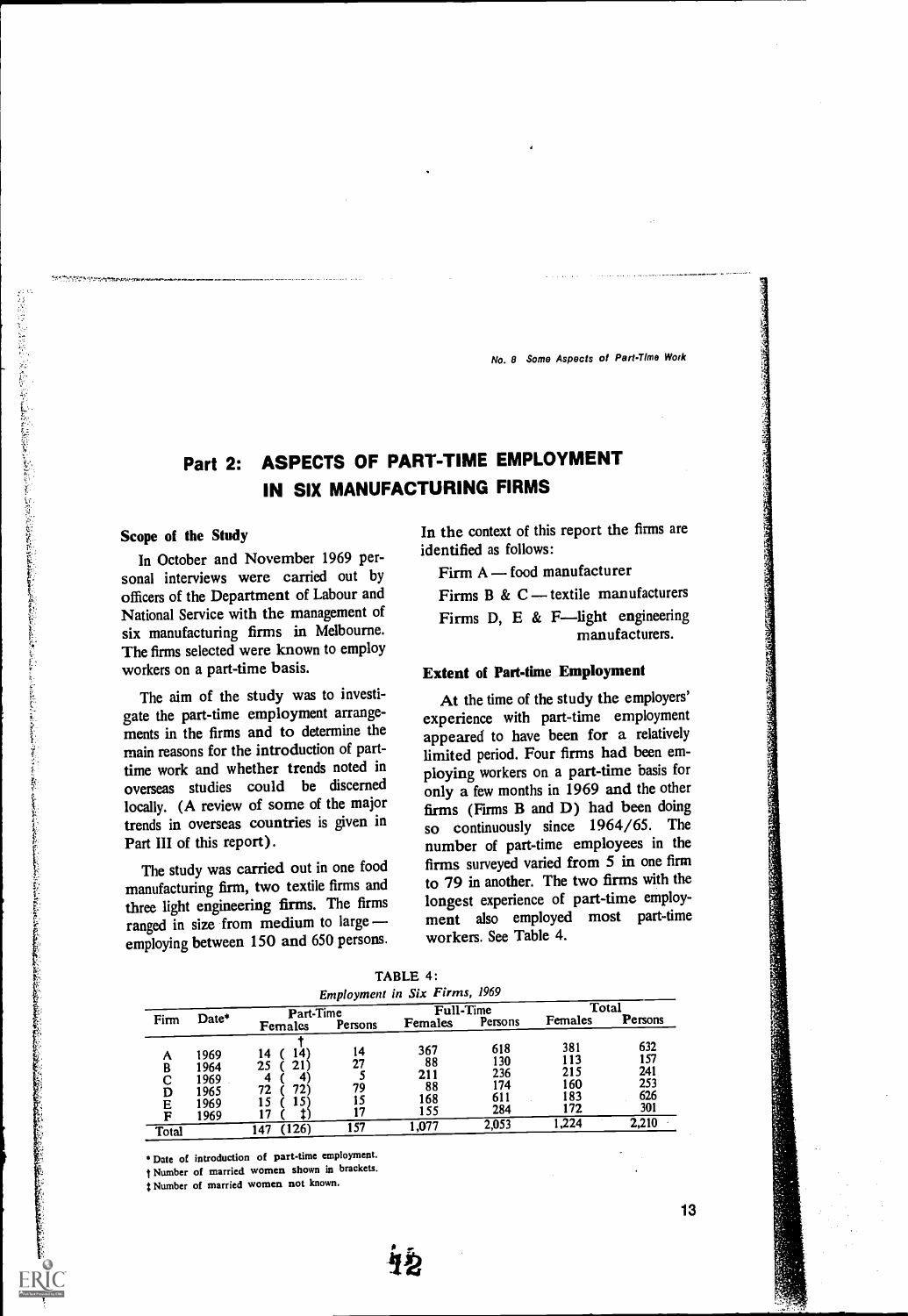From the limited data available no relationship between the size of the firm and the extent of part-time employment is apparent. However, the two largest firms, both employing more than 600 persons, employed only two per cent of their total employees on a part-time basis. In contrast, the firms with experience of part-time employment since 1964/65, made up 17 per cent and 31 per cent respectively of their total employment with part-time workers (Firms B and D).

In both of these firms, one textile and one light engineering, a substantial part of their total female employment was part-time. (22 per cent in Firm B and 45 per cent in Firm D). In all the other firms few of the female workers were employed part-time. There were male part-time workers in only three firms and these made up but a fraction of total male employment in each case.

As to the marital status of the female part-time worker, the trend observed in the Australian labour force statistics (see Part I, p. 10) was apparent in the six firms also. Between 78 per cent and 100 per cent of the female part-time employees were married women. Five of the firms indicated that their part-time employees were mainly younger married women under the age of 35 years, while the sixth indicated that married women over the age of 35 made up most of their parttime labour force. (This firm was one with experience of part-time employment since 1965).

# Reason for Part-time Employment

All six firms stated that they introduced part-time employment because of an acute shortage of full-time labour. The employers in this study regarded organizing part-time employment for married women as a logical means of solving their labour shortage.

The introduction of part-time employment was regarded as successful by five of the firms; the sixth firm had introduced part-time employment only four months previously and employed only five part-time workers out of a total employment of 241.

The availability of part-time employment did not appear to be influenced by seasonal factors; five of the six firms employed part-time workers throughout the year.

# Child-care Arrangements

The child care arrangements made by working mothers in the six firms was of interest. Five firms indicated that it was their policy when recruiting part-time workers to ask whether they had young dependant children and what arrangements were being made for their care. The information obtained indicated that these working mothers relied on relatives, friends and neighbours to look after their pre-school aged children. Only occasionally were creches mentioned.

Three of the firms had considered opening a creche in their areas either alone, or in co-operation with other firms. Because of the problems associated with finding adequate care for young children, two of these firms employed mostly women whose children were at school.

# Working Shifts and Hours

 $13 \leftrightarrow$ 

The part-timers in each of the six firms worked several hours, five days a week, with the exception of a few pensioners who were employed for only a couple of

**ERIC**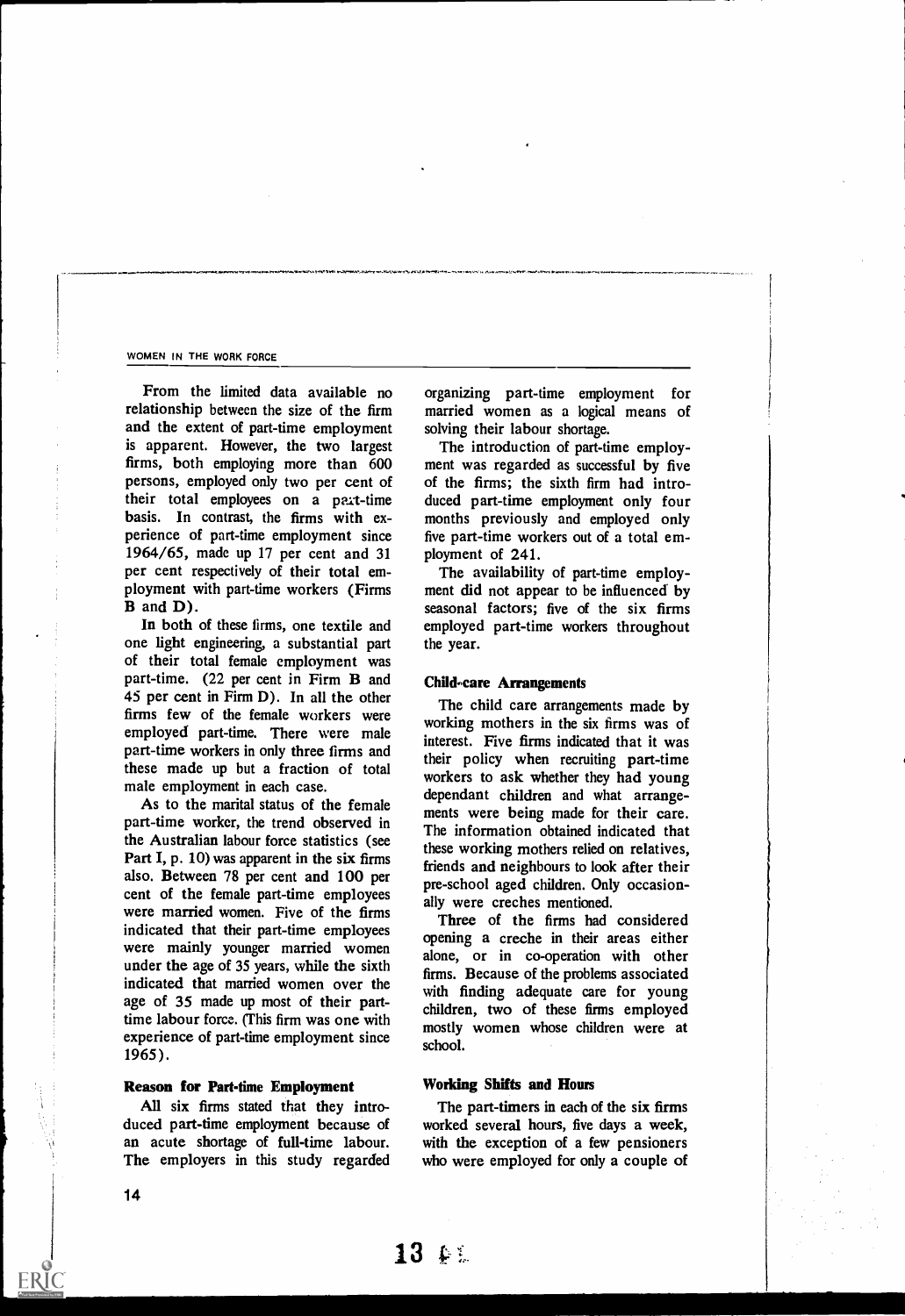days a week. There was a variety of individual arrangements as to starting and finishing times with morning, afternoon and evening shifts for part-time workers. In order to make greater use of capital equipment one firm had, in addition to the day shift, a "twilight" shift from 5 p.m. to 9 p.m. However, the most widespread arrangement for part-time employees was to work from 9 a.m. to 3.30 p.m., Monday to Friday. Some firms operated shorter shifts on Fridays to allow the women time for shopping.

Although there were variations in arrangements depending on the nature of the work, the scarcity of labour, the consideration given to the wishes of the part-time worker, and so on, most of the firms preferred to use their part-time employees on six to seven hour shifts daily.

Only the two firms with most experience of part-time employment had given consideration to a "split" shift scheme (one full-time shift performed by two part-time workers each working for four hours). Three of the firms were so flexible in organising the working hours of their part-time employees that individual arrangements were possible virtually.

# Skill Characteristics and Training

The jobs occupied by the part-timers in the six firms of the manufacturing industry could be classified as unskilled and semi-skilled.

The part-timers usually commenced productive work immediately and had "on-the-job training" of a very simple nature. This was reported to be the case of five firms. Only one firm offered specific training of short duration for their part-timers as well as for their full-timers.

14 7

Two of the firms used their part-timers to provide relief in any of a number of jobs in their factories.

It was reported in two of the firms that the quality of the unskilled workers was higher among part-timers than among full-timers as the employers had a broader range of people from whom to select.\*

# Costs and Benefits of Part-time Work

Little has been done to measure quantitatively the advantages and disadvantages of part-time employment. The conclusions reached by the employers were for the most part based on subjective rather than objective measures.

The six firms said that the work performed by part-time female production workers was of the same type as that performed by full-time female production workers. One firm indicated that the full-timers had a tendency to get the "cream of the jobs".

Only two firms had objective evidence on the productivity of part-time workers, and their findings differed. One reported higher productivity, while the other found that part-time workers were less productive than full-time workers. However, the firm reporting lower productivity was also the firm which gave the pick of the jobs to full-time workers. Among the four firms without objective evidence, three shared the opinion that the part-timers probably achieved higher productivity, while the fourth thought that the lack of recent work experience of part-time workers resulted in these workers having lower productivity initially.

This extra merit from part-time employment had not been anticipated by the two firms.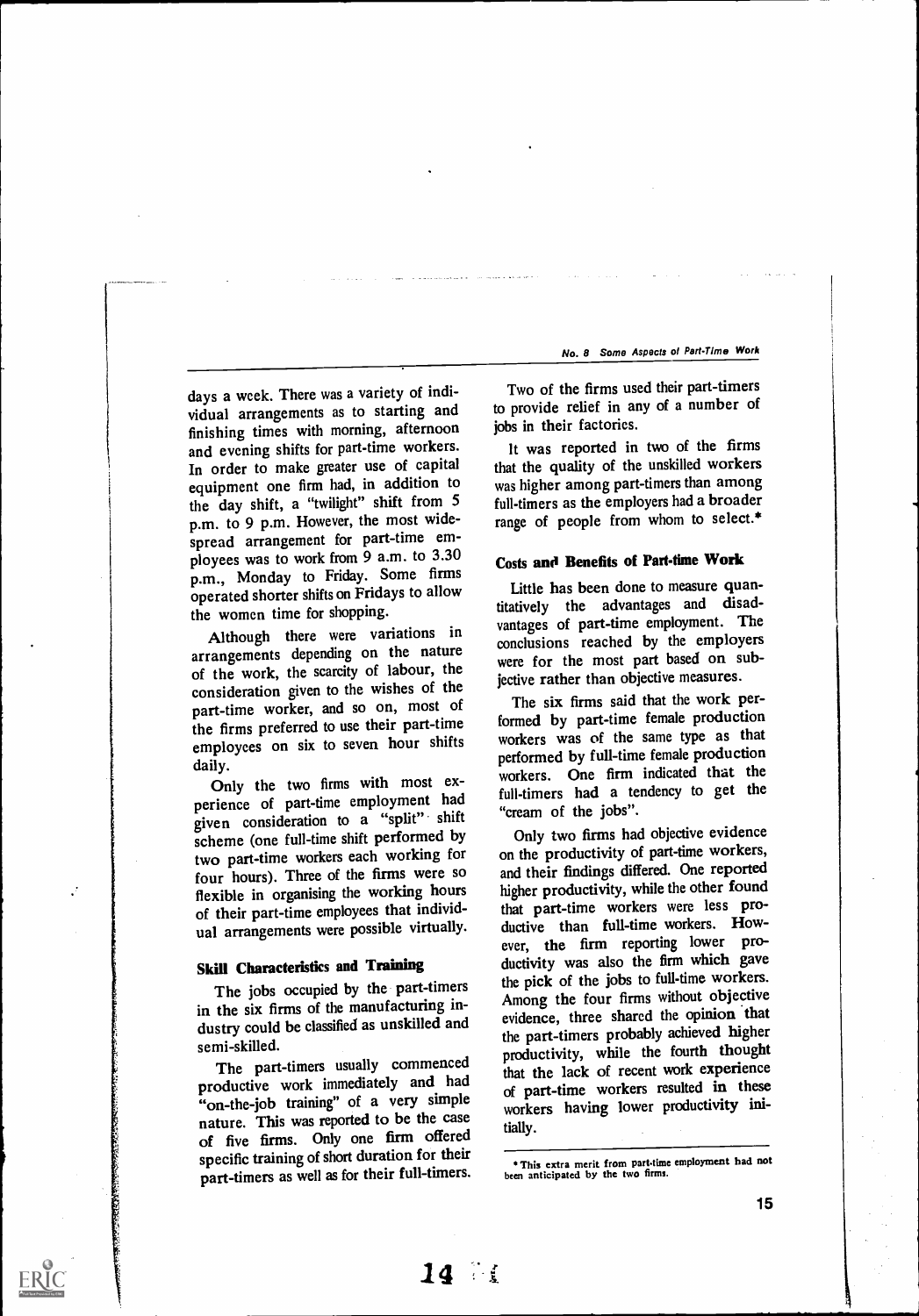Opinions differed markedly on the question of absence rates of part-time workers. Only three employers had objective evidence on this question, and two of these showed higher absence rates and one, lower. Of the other firms, two thought there was no difference in absence rates between full and part-time workers and one thought they were lower among part-time workers.

On the question of labour turnover, three of the firms with some record on labour turnover, found that part-time workers were less likely to quit their job than full-time workers. Two of the other firms thought that part-timers had a slightly higher rate of turnover. Of the two firms with most experience of parttime employment, one reported lower turnover for part-time workers (based on evidence) and the other thought there was no difference.

The disadvantages caused by parttime employment can be summarized as extra administrative and other overhead costs which must be borne much to the same extent whether the work is parttime or full-time.

Four firms said part-time employment caused them some production difficulties. Inadequate utilization of capital equipment was regarded as a major disadvantage in one firm in which some costly machinery operated by part-time workers was utilized for only  $27\frac{1}{2}$  hours instead of 40 hours per week.

However, another firm set aside specific machines for part-time workers and found that the higher productivity of parttime workers offset the under-utilization of the machinery.

Another firm overcame the problem of under-utilization of machinery by establishing a "twilight" shift, in addition to the usual day shift.

# Wages, Holidays, and Sick Leave

With regard to pay, two of the firms treated the part-timers as casual workers and gave them a higher rate of pay than full-time workers but no fringe benefits. Another firm paid  $12\frac{1}{2}\%$  above the hourly rate of full-time workers and allowed in addition to that, some sick leave and holiday leave. The other three firms paid the award wages in proportion to the number of hours worked and allowed both sick leave and holiday leave on a proportionate basis. Two of these firms indicated they would also give long service leave to part-time workers, while the third did not consider anyone would stay long enough to qualify for this benefit.

## Reaction from the Full-time Employees

The employers stated that there was little reaction from the full-time production workers to the introduction of parttime production work. Only one firm experienced initial antagonism, but this was temporary.

## Attitudes of the Employers

NÓ

The six employers tended to look on part-time employment as something temporary, which they hoped to dispense with as soon as the supply of full-time labour increased. All clearly stated that they would abolish part-time employment if full-time labour was readily available. Two of the firms indicated that they would rely on the natural turnover of labour to phase out part-time employment, if sufficient full-time labour became available.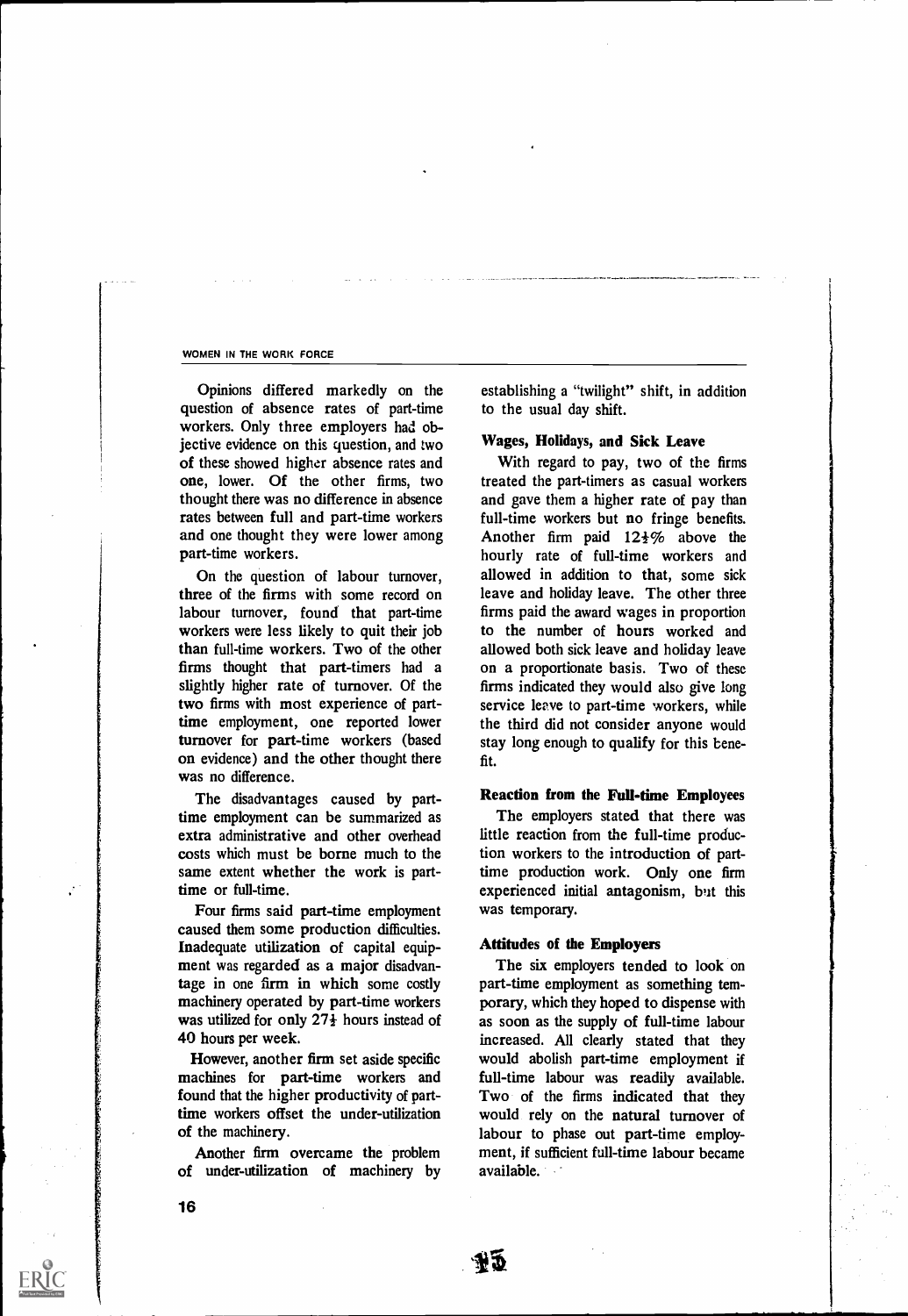# **SUMMARY**

- Part-time employment was introduced in the six manufacturing firms as a result of difficulties faced in recruiting full-time staff.
- Among the six firms employing a total of approximately 2,200 persons, less than 200 persons were employed part-time.
- Almost all of the people employed part-time were married women.
- Morning, afternoon and evening shifts were worked on a part-time basis, but the most usual arrangement was a shift from 9 a.m. to 3.30

æ6

p.m. One firm arranged a "twilight" shift from 5 p.m. to 9 p.m.

- Few facts were available on productivity, turnover and absence rates and the opinions expressed on these issues tended to be divided.
- Pro-rata award wages and leave were available for part-time workers in three out of the six firms; casual rates, but no fringe benefits, in two firms; and above award hourly payments with some fringe benefits in the sixth firm.
- Employers tended to regard parttime employment as a temporary measure.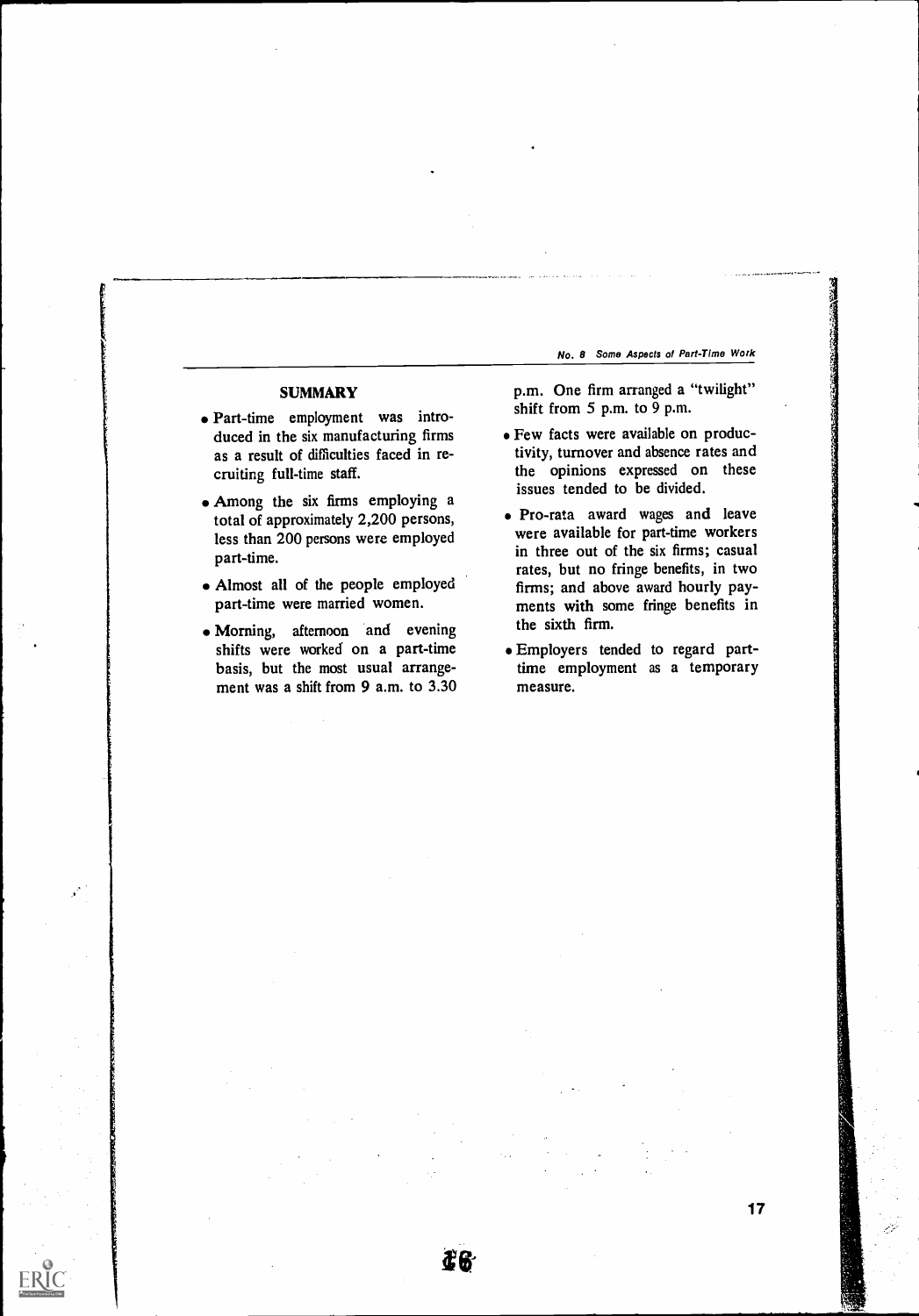# Part 3: PART-TIME EMPLOYMENT IN OVERSEAS COUNTRIES

# Incidence of Part-time Work

The overall picture of part-time employment in overseas countries is still fragmentary: statistical material is limited, little research appears to have been undertaken, and as noted in the Introduction, the definition of part-time employment varies from country to country. (See also Appendix I). Despite these limitations, the International Labour Organization (I.L.0.) has reported that part-time employment is expanding in the developed countries, especially in Canada, the Federal Republic of Germany, the German Democratic Republic, the United Kingdom and the United States of America.

The I.L.O. report, "An International Survey on Part-time Employment" was published in the International Labour Review, 1963. The only other major international study on the subject is "Parttime Employment  $-$  its extent and its problems" carried out by Hallaire, under the auspices of the Organization for Economic Co-operation and Development (0.E.C.D.), published in 1968.

Some of the facts revealed on the incidence of part-time work, particularly amongst married female workers, were:

- in Canada, 14 per cent of the working women were part-timers (1961 Census);
- in Germany, the Census of 1966 showed that 18.2 per cent of women wage earners worked part-time;
- in Japan, 6.5 per cent of the permanently employed women workers worked part-time in 1968; and 90 per cent of the female part-time workers were married (1966);
- in Sweden, about one-third of the female employees worked part-time in 1966;
- $\bullet$  in the U.K., 8 per cent of the total working population worked parttime, and 45 per cent of all married women who were "gainfully employed" worked part-time.
- in the U.S.A. one-quarter of the employed women worked on a parttime basis in non-agricultural industries in September 1969.

In almost all of the developed countries mentioned in the I.L.O. International Survey, the majority of part-time workers were women, and most of these, married women.

Growth in participation in part-time work by married women is only part of the story, for married women in many countries are making an increasing contribution to the labour force as a whole. A brief discussion on the increased labour force participation by married women in Australia, Canada, Japan, Sweden, the United Kingdom and the U.S.A. is given in Appendix II.

In countries with statistics relating to working women and their children, it was

 $16.5$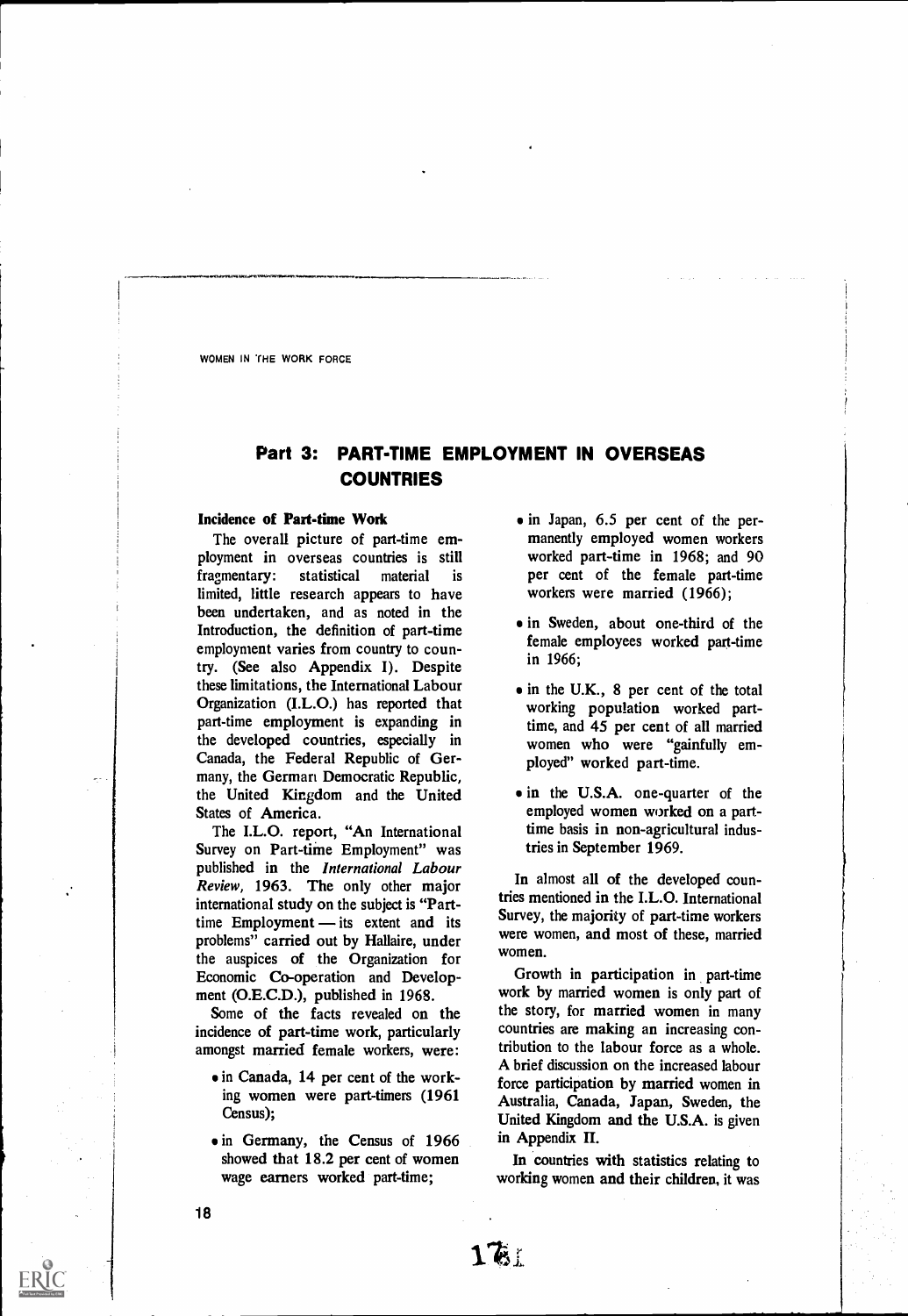shown that women workers with children were likely to form a substantial proportion of the part-time labour force. In the U.S.A. in 1961, about 50 per cent of the women working part-time had children under 18 years, and about 40 per cent had children under 6.

In Sweden in 1960, nearly 60 per cent of the part-time employed women had children under 16 years.

# Reasons for Organising Part-time Work

The International Survey (1963) summarized the reasons given for introducing part-time employment by employers in various countries as follows:

"To counter manpower shortage in general, as well as to meet certain types of skill shortage."

In order to overcome the problem of labour shortage employers were willing to organize part-fime employment, especially to attract married women. This has been the experience in Europe, Canada, Japan and the U.S.A.

In some cases it has been introduced where full-time workers have not been attracted because of disagreeable working conditions.

Another reason for introducing parttime employment is in situations where full-time employment is not justified by the volume and nature of the work, e.g., cleaners and telephone operators. In the retail trade, for example, part-time employment is organized in order to meet peak demands and workloads during the day or week.

Within industry it is reported that part-time work is sometimes organized by employers "in order to extend their plant utilization, e.g. by adding an extra parttime evening shift on top of the normal workday" thus also decreasing the extent of overtime.

Yet another reason for introducing part-time employment is to retain the services of valuable skilled workers who no longer are prepared to work fulltime.

# Skill Characteristics and Training

It seems that part-time workers are to be found in all categories of skill. Nevertheless it should be noted that:

"There is little information on how the skill distribution of part-time workers compares with that of full-time workers, but there are indications that the proportion of unskilled workers among them is higher." (I.L.O. 1963)

However, two further points made in the report concerning the skill level of some of the people recruited for parttime positions should be noted. One is that employers are generally reluctant to train part-time workers for skilled work or work requiring a certain experience, and as a consequence part-time workers are often expected to have more extensive qualifications than full-time workers if they are to be engaged for such jobs. Another point cited is that part-time workers face keener competition within their occupational level because the supply of part-timers is larger than the demand.

In view of the fact that reports from many countries indicate that there is "A preponderance of unskilled or semiskilled workers in the part-time labour force . . . " and bearing in mind that in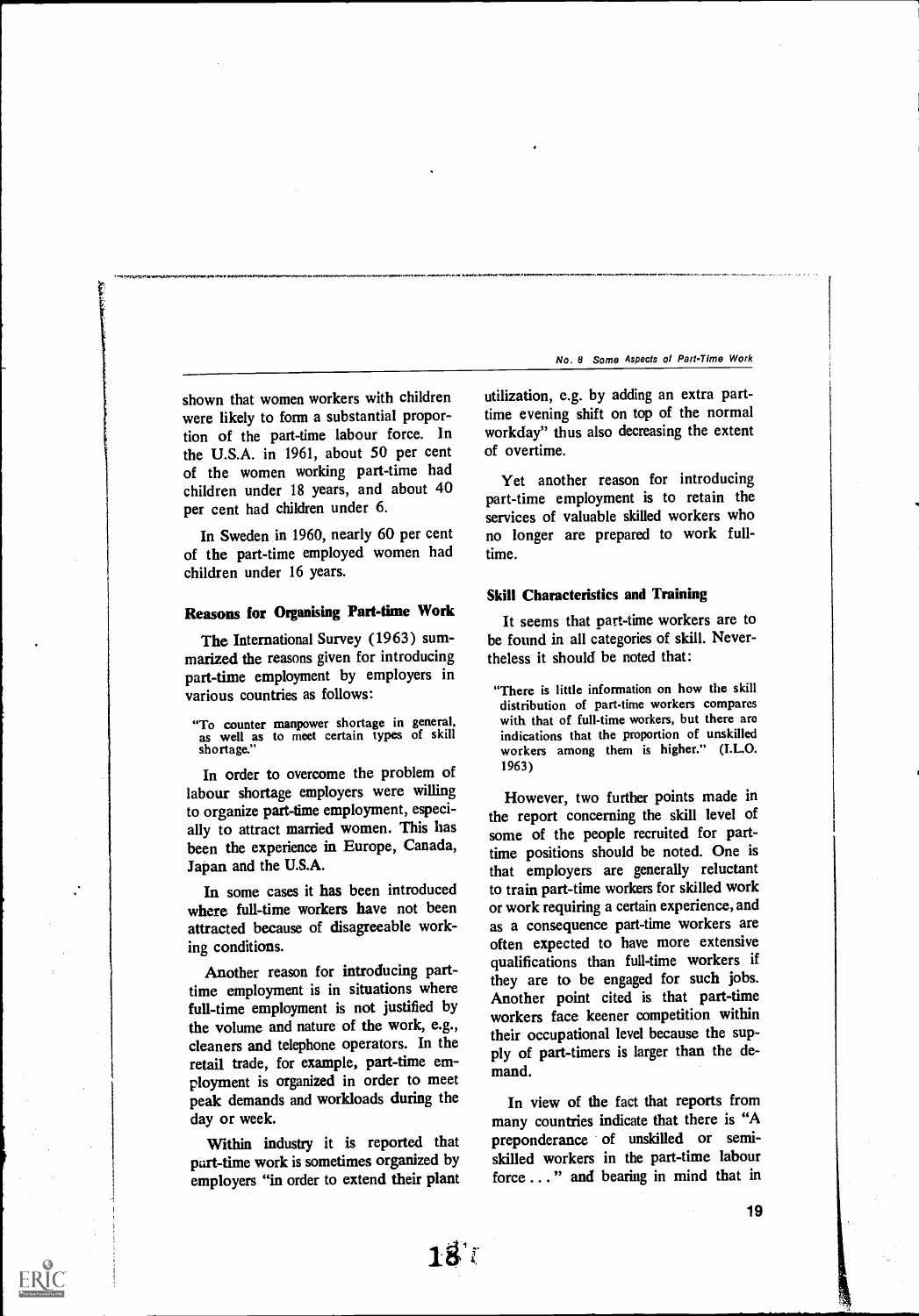many countries "... the part-time labour force also includes a small but important segment of highly qualified persons in the technical and professional category", the I.L.O. Report concluded that:

"The part-time labour force tends to be centred at two extremes of the occupational pyramid, with a very thick layer at the bottom and a proportionately thin layer at the top."

## Working Shifts and Hours

There are several different arrangements of part-time work, e.g. it may be worked either in half-days (mornings or afternoons) or in special daily shifts (mid-day or evenings), or on a limited number of full days each week. Where there is a scarcity of full-time labour, part-time workers may divide the working day between them, or be used on an additional evening shift.

Some specific examples of the shift arrangements reported in the I.L.O. survey are given below.

In Canada, part-time workers often work regular daily four-hour shifts, although some work full shifts at weekends. In the Federal Republic of Germany, part-time workers in industrial undertakings work between four and six hours within shifts, the early morning or midmorning shift being favoured. In the U.K. and Sweden, it is rather common for part-time workers in manufacturing to work morning and afternoon sessions.

One inquiry 'conducted in February 1957 in the Netherlands, showed that almost half (46%) of the married women placed in employment in that month worked part-time. Of those placed in part-time employment, 40% worked halfdays the entire week, 43% worked halfdays a few times a week and  $17\%$ worked a few full days during the week.

## Wages, Holidays, Sick Leave

It is not easy to obtain a clear picture of the conditions of employment of parttime workers:

"Some labour legislation expressly covers them; some does not expressly exclude them but makes no specific provision for their special needs; some excludes them altogether, or does so if they work particularly short hours. The same is true of collective agreements . . . "

# However:

"Basically, the wage rates of part-time workers seem to be the same as those of full-time workers, actual earnings being proportionate to the number of hours worked." (I.L.O. 1963)

This is the case in countries such as Canada, the Federal Republic of Germany, Italy, the Netherlands, Switzerland, Sweden, the U.K. and the U.S.A. In some cases, the part-time workers are reported to be paid more per hour, but receive few, if any, of the fringe benefits (i.e. they are paid casual rates). On the other hand, there are some cases where part-time workers receive lower wage rates than the full-time workers, e.g. some instances in Japan.

Many countries seem to apply the principle of equality between part-time and full-time workers — wages and fringe benefits are calculated proportionately to the number of hours worked. There are, however, exceptions to this.

Though there is little evidence on the actual wage systems for part-time employees (indeed these would vary greatly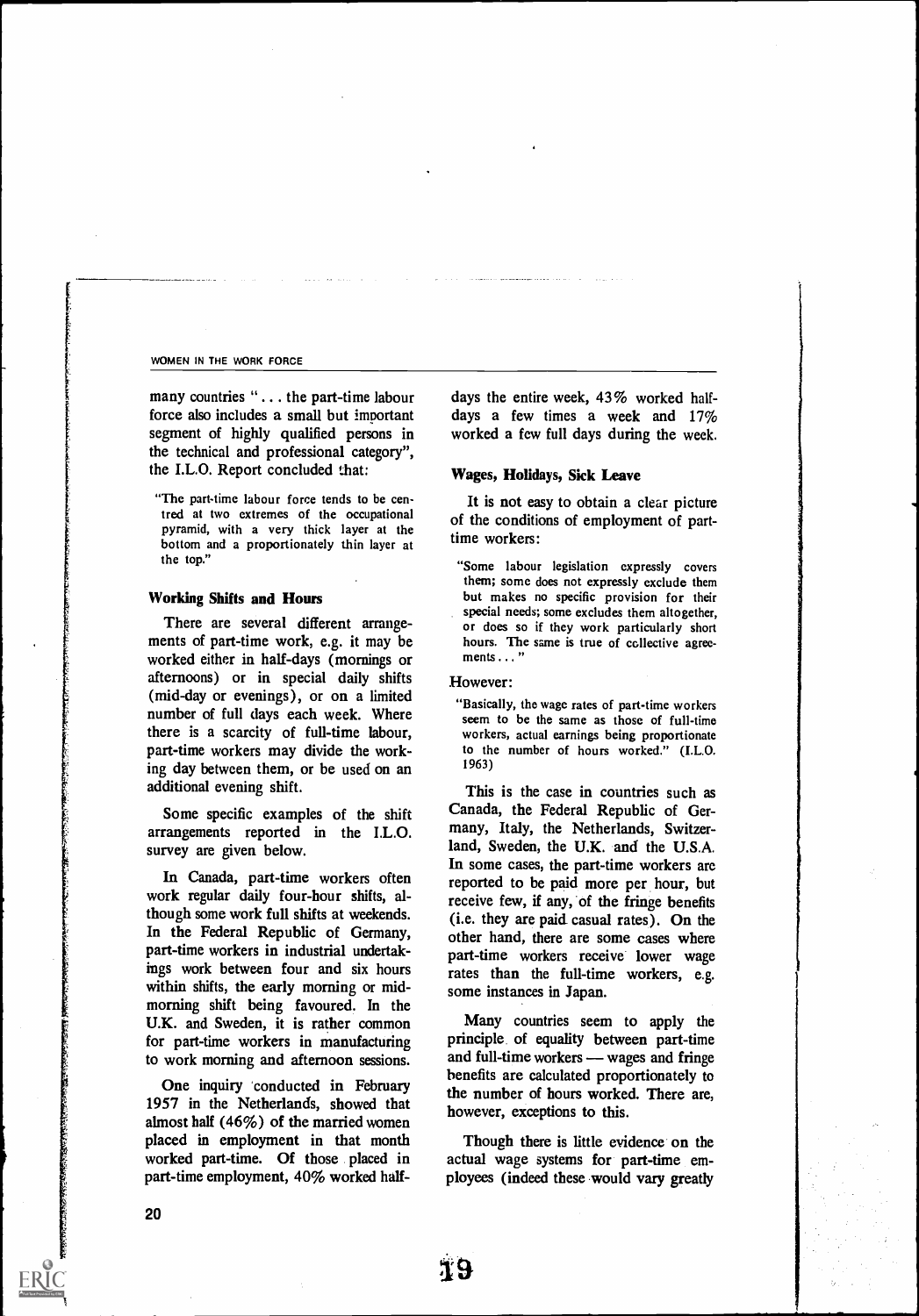even within the one country), the I.L.O. in a report "Women Workers in a Changing World", laid down what it considered appropriate guidelines to be followed in assessing the remuneration of part-time employees.

- "All appropriate steps should be taken to ensure that, to the maximum extent practicable, workers employed on a part-time basis
- (a) receive proportionately the same remuneration and enjoy the same basic conditions of *employment* as workers employed on a full-time basis;
- (b) are granted rights corresponding to those of workers employed on a fulltime basis as regards holidays with pay, sick leave and maternity leave subject to the same eligibility requirements; and
- (c) are entitled to adequate and appropriate social security protection." (I.L.O. 1964)

However, as shown above, there is a great deal of variation in the methods of assessing wages and fringe benefits of part-time employees.

# Child Care Arrangements

Studies in Australia, Canada, the United Kingdom and the U.S.A. show that probably less than ten per cent of children under six years with a working mother are placed in a creche, day nursery, or other type of child care centre, while the mother works.

From the limited evidence available it is apparent that mothers with part-time jobs also rely mainly on relatives, neighbours and friends rather than child care centres to care for their children while they work.

# Attitudes Towards Part-time Work

It appears in most of the studies reported that employers somewhat reluctantly have adopted part-time employment during severe labour shortages.

"The individual employer...is still likely to regard part-time workers as an expedient, as a second best solution to his problems, as a relatively difficult means to an end, as useful but not by any means ideal." (I.L.O. 1963)

However, there was some evidence to suggest that although the introduction of part-time work is often seen as an expedient initially, both tight labour market conditions and experience with part-time employment tend to change the attitudes of employers to part-time work in a positive way.

"A recent inquiry cf the German Employers' Confederation in some 70 undertakings in industry and commerce, showed that despite initial reluctance and some difficulties at the outset, the experience of utilising parttime workers had been generally favourable and had influenced the attitude of a good many of the employers concerned." (I.L.O. 1963)

With regard to the attitudes of fulltime employees towards their colleagues who work part-time, Hallaire (1968) reports on the outcome of discussions held with trade unions and employers associations as well as with management employing part-time staff on the question of psychological difficulties arising from the integration of part-timers with fulltime shifts in the following ways:

"We would draw the tentative conclusion that the full-time worker willingly accepts parttimers in the firm on the express condition that he himself gets direct or indirect benefits, or at any rate that the extra personnel are subject to the same limitations as himself."

The arguments against part-time employment advanced by the employers overseas are mainly in terms of higher costs. It is evident that many of the dis-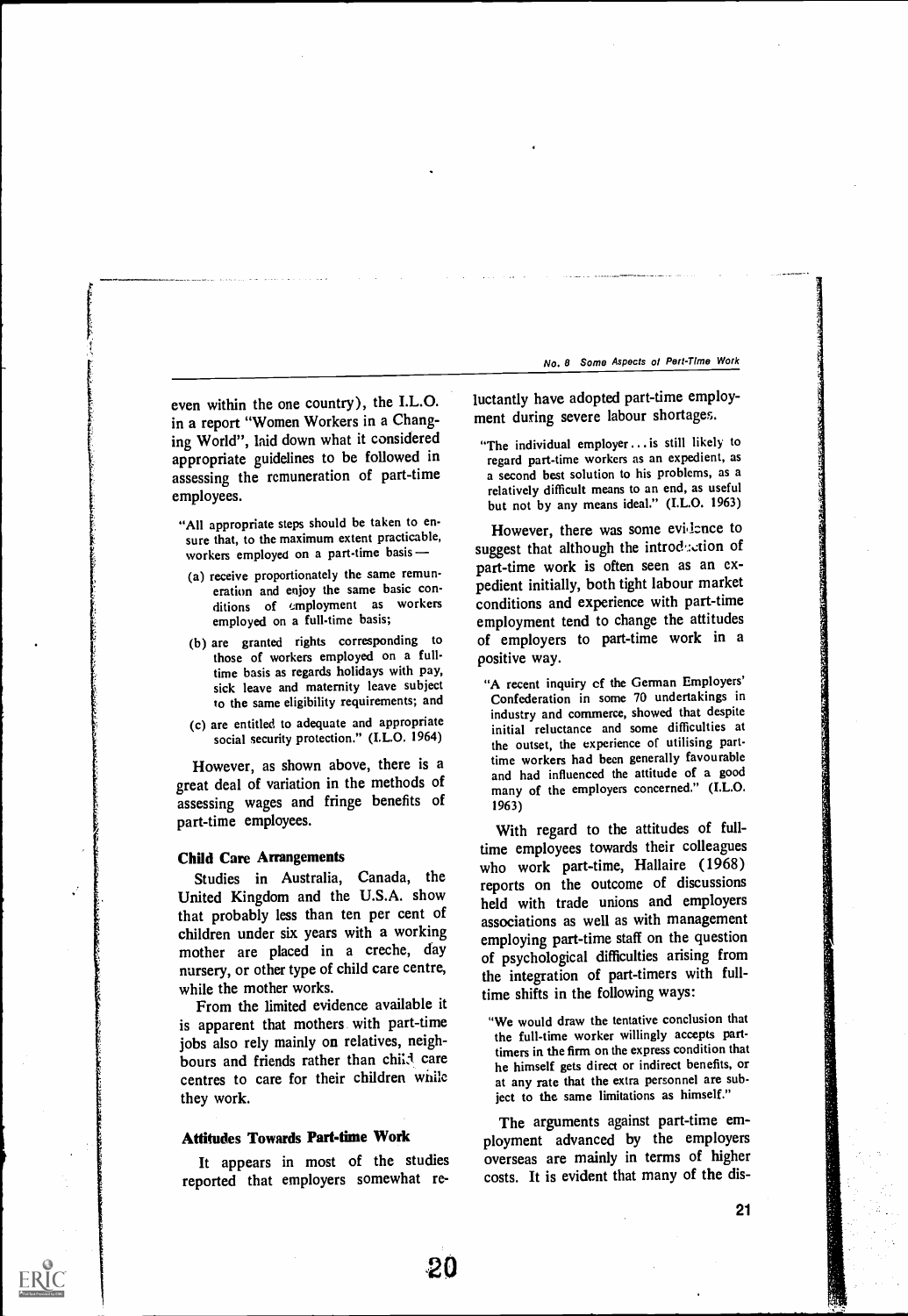advantages associated with cost factors cited by employers reflect personal opinions based on assumption rather than on proven facts. Fixed management expenses, social security charges and vocational training, represent the main cost factors mentioned by the employers overseas.

In addition to these quantitative economic factors, psychological difficulties within the enterprise, technical difficulties, risk of upsetting the employment market and difficulties with the unions should be taken into account, it has been suggested, when estimating the economic cost of part-time employment.

 $E21$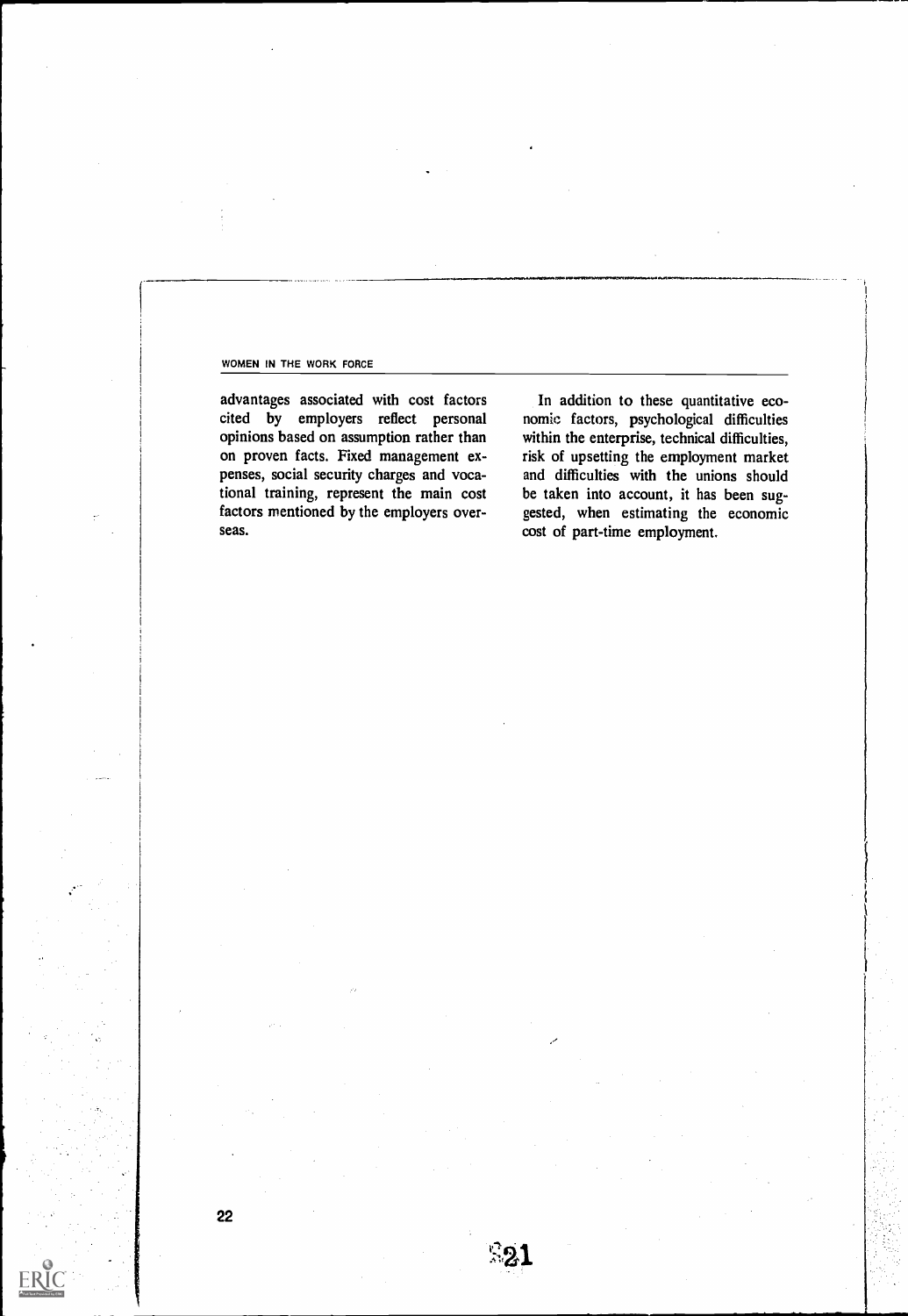# **CONCLUSION**

The principal drawback in describing part-time employment adequately either overseas or in Australia, derives from the fact that it has been relatively neglected as an area of research.

"There is recognition of the need for parttime employment in certain types of work and there is a willingness to experiment with it in a widening range of occupations, but on the whole most replies (from employers) suggested a considerable amount of employer scepticism in respect of the part-time arrangements." (I.L.O. 1963)

More research is obviously needed on a wide range of questions associated with part-time employment. However, the studies carried out to date do suggest some features which are worth noting. These are:

- 1. Part-time employment is sought by many married women and the number of married women working is increasing.
- 2. Studies show, that few working mothers use child care centres.
- 3. Employers, under certain conditions, may institute part-time employment, often with initial reluctance, but

Proposition of the Contract of

some experience of part-time employment usually leads to a wider acceptance of the advantages of such arrangements.

- 4. Some of the reasons employers give for introducing part-time employment include:
	- to relieve a general manpower shortage
	- $\bullet$  to overcome specific skill shortages
	- to perform particular sorts of work, e.g., either in peak periods or in jobs requiring labour at set times such as cleaning and canteen work
	- to extend the plant utilization and
	- to retain the services of experienced employees who withdraw from the full-time labour force for various reasons.
- 5. As married women are likely to continue to seek employment, and in particular part-time employment, part-time work is likely to be a permanent and important feature of the labour force.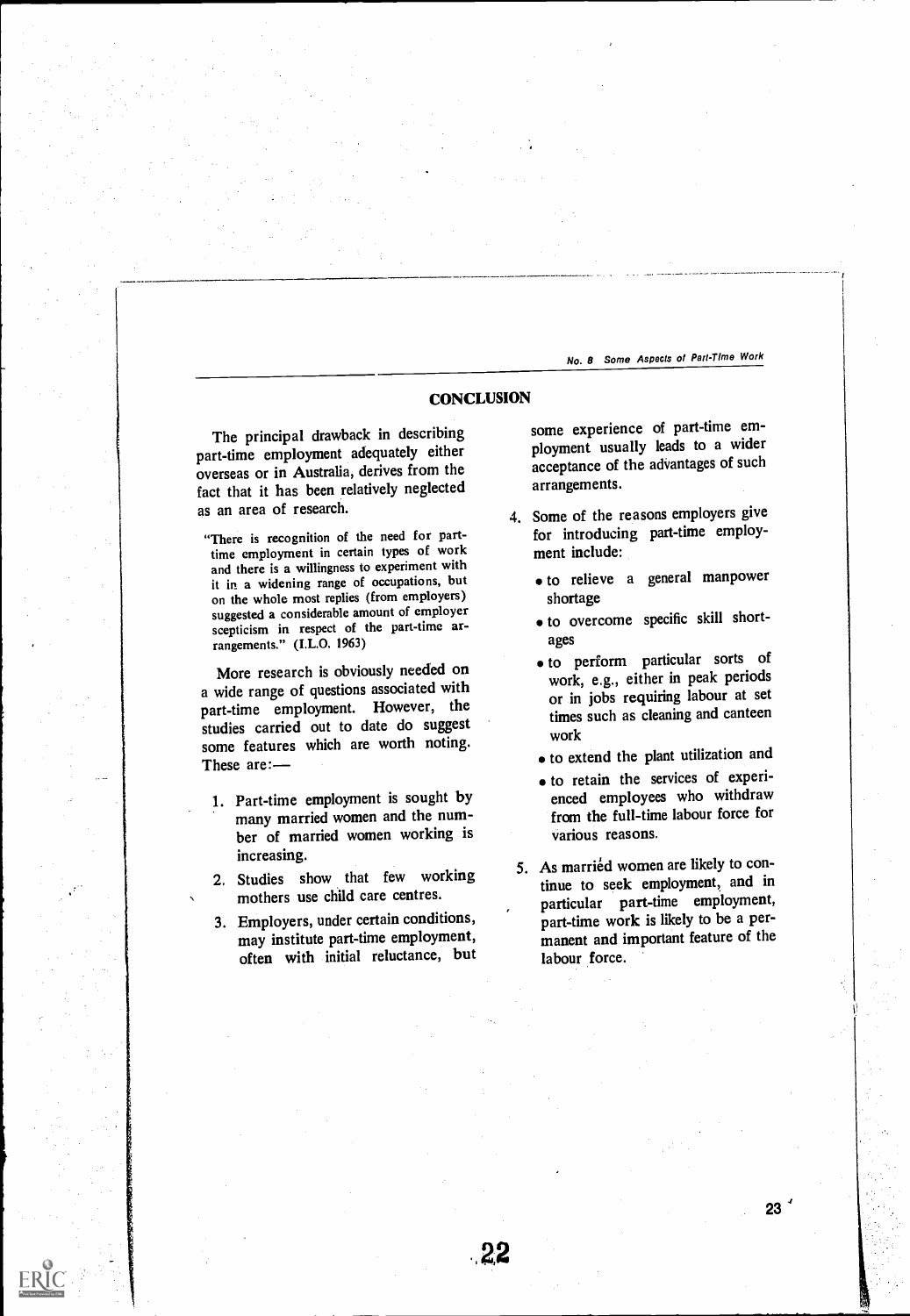# Appendix I: DEFINING PART-TIME WORK

# Part-time Work – Some Definitions

One of the major difficulties in a discussion of part-time work is the absence of any universally accepted criteria by which to define it.

One example of the difficulties in interpretation which can arise when one set of information is to be compared with another which has not been obtained by precisely the same method can be illustrated by the Australian Census material of 1961 and 1966.\*

In 1961, the person completing the Census form decided for himself whether or not he was "engaged" or "usually engaged" in an industry, business, profession, trade or service at the time of the Census. In effect most part-time workers were excluded.

In 1966, four specific questions were asked which effectively determined whether or not the person was part of the work force, e.g. "Did the person do any work at all last week for payment or profit?" In this way, most part-time workers were included within the definition of the work force.

The International Labour Organisation (I.L.0.) defined part-time employment as: "Regular, voluntary work carried out during working hours distinctly shorter than normal." However, the I.L.O. definition is theoretical rather than practical as there is no consensus of opinion as to what constitutes "working hours distinctly shorter than normal."

The Commonwealth Bureau of Census and Statistics accepts as a working definition of a part-time employee "a person who usually works less than 35 hours a week and did so during a survey week". Therefore, in Australia, people who work  $\frac{7}{8}$ ths or less of the usual 40 hour working week are regarded as being parttime workers.

Canada and the United States also define part-time employment as work for less than 35 hours during a survey week. In Japan, it is defined as work for less than 34 hours per week. In the United Kingdom, the criteria is "employment ordinarily involving service for not more than 30 hours a week."

The accepted definition in New Zealand is employment for less than threequarters of the ordinary working hours of the industry in question. Thus, in an industry with a 40-hour week, only those working less than 30 hours per week would be considered part-time workers.

A detailed study on part-time employment sponsored by the Organisation for Economic Co-operation and Development (0.E.C.D.), was undertaken by Jean Hallaire. He concluded that an ideal definition of part-time employment should meet the following criteria, namely that the employment in question is:

 $3\frac{1}{25}$ 

For more detail see Women in the Work Force No. 6 "Facts and Figures" 1968.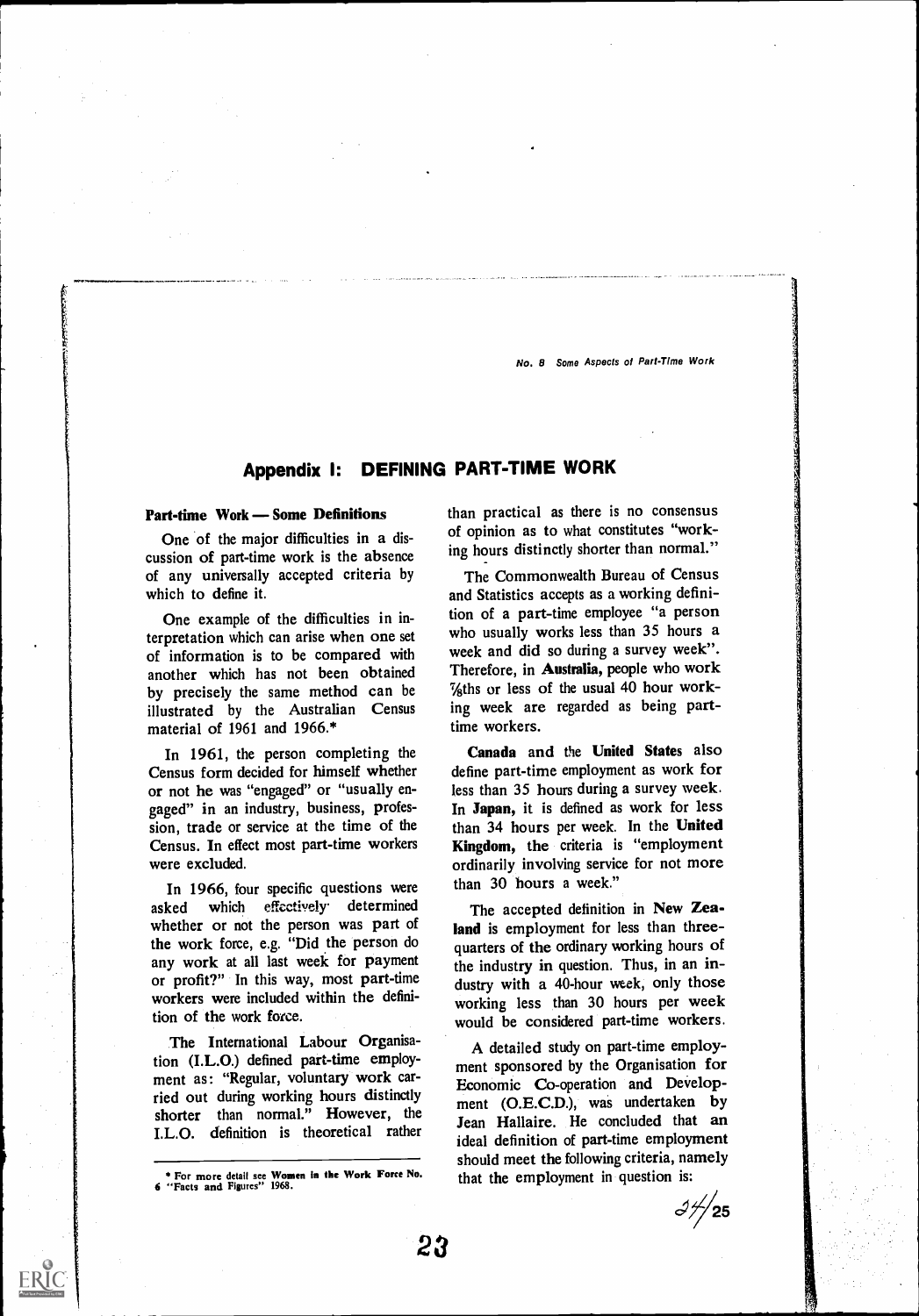- (i) regular and stable work (in contrast to casual or seasonal work);
- (ii) voluntary work (the shorter working hours are deliberately chosen by the person concerned); and
- (iii) work in which the total working hours are appreciably shorter than normal (excluding shorter hours caused by the inherent characteristics of some jobs).

This means, in effect, that Hallaire endorses the I.L.O. definition.

How does the definition adopted by the Statistician in Australia for estimating the size of part-time employment, (covering those persons usually working less than 35 hours weekly and who did so during a survey week) compare with that proposed by Hallaire?

Firstly, Hallaire would exclude casual and seasonal workers from part-time employment statistics. In the Australian definition, if a person usually works less than 35 hours and did so during the survey week he is classified as a parttime worker. That is, the basis here is in terms of the actual weekly hours worked, not in terms of the usual daily, monthly, or yearly hours worked. Thus some casual and seasonal workers are included in the Australian statistics.

Secondly, Hallaire would exclude those persons whose shorter working week was not deliberately sought by the worker. Among the Australian workers who usually worked less than 35 hours weekly and did so during the survey week, some 4% in the February 1970 Labour Force survey stated that the short hours were due to a "lack of work".

This 4% in the Australian statistics for part-time employment would be excluded if Hallaire's definition were accepted.

 $\mathcal{F}$ 

24

Thirdly, Hallaire states that part-time work is that in which the total working hours are appreciably shorter than normal and excludes from part-time employment those jobs where the shorter hours are caused by inherent characteristics of the job. The Statistician notes that included in the Australian part-time statistics are "Some school teachers who were classified according to standard hours not actual hours worked." Thus some persons employed full-time in their profession have been included in the part-time statistics in Australia.

If Hallaire's definition represented the yardstick for part-time employment, then the official Australian statistics would be somewhat inflated by the inclusion of the group discussed above. However, definitions based on hours worked per week are at least operational and most countries describe part-time employment in similar terms.

So, it should be noted, that when discussing overseas patterns of part-time employment, discrepancies are likely to occur because of the varying definitions used.

In the first section of this report, reviewing part-time employment statistics for Australia, the definition adopted by the Commonwealth Statistician applies.

In the second section, covering a study on part-time employment in six Melbourne manufacturing firms, the definition adopted was "employment for less than the usual hours worked per week in this firm."

In the third section, which highlighted some features of part-time employment in overseas countries, the definition varied according to the country, as indicated above.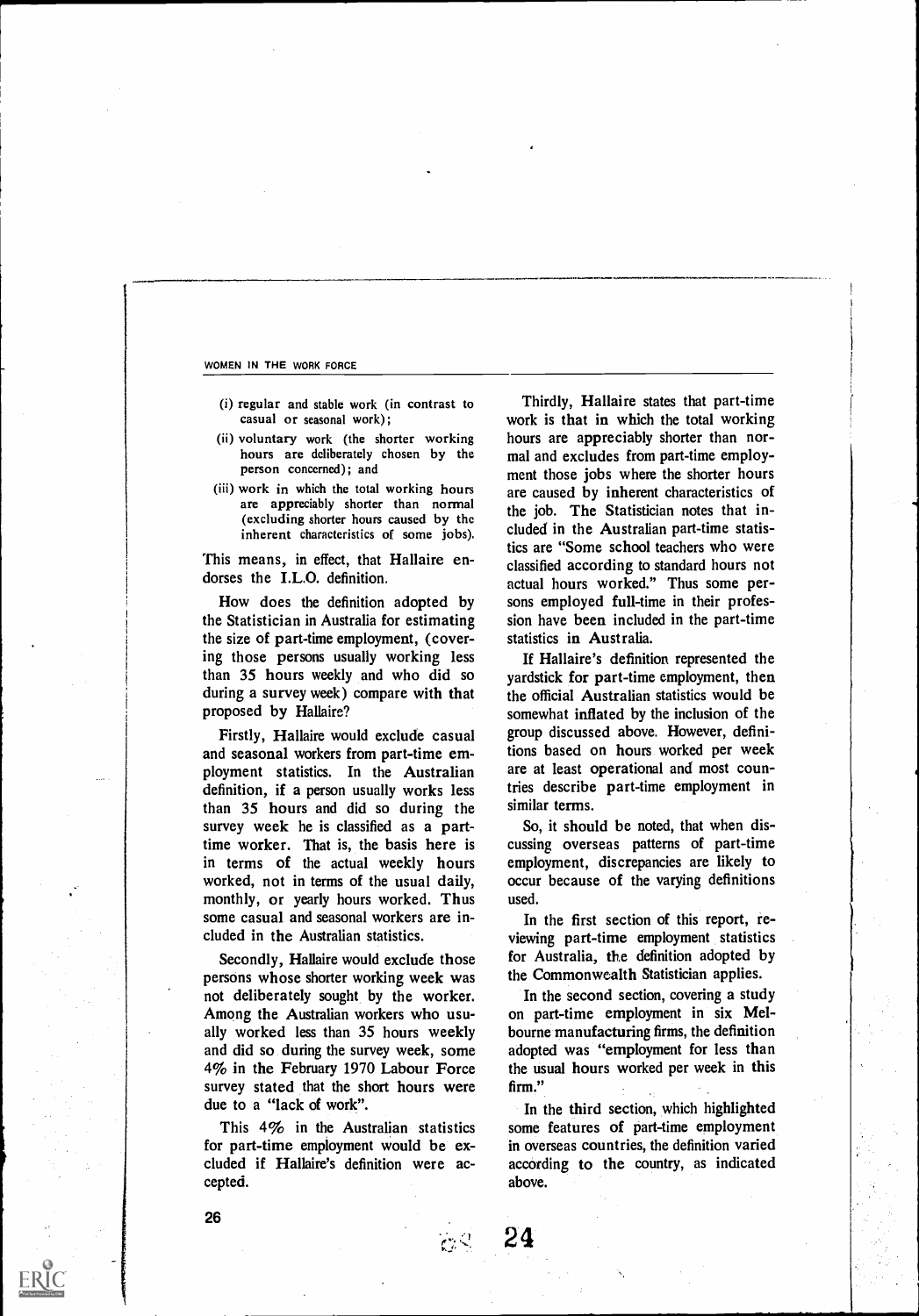# Appendix II: MARRIED WOMEN WORKING

While comparisons among countries are difficult because of the varying bases for the collection of statistics, nevertheless it appears in Australia, Canada, Sweden, the United Kingdom and the United States of America that the female worker is playing an increasingly major role in the composition of the total labour force (See Table 5). In Japan, approximately 40 per cent of the total labour

TABLE 5: ied Women Working

| <i>Martied</i> <b>W</b> omen <b>W</b> or <i>NHg</i> |                                   |                                                      |                                                                         |                                            |  |
|-----------------------------------------------------|-----------------------------------|------------------------------------------------------|-------------------------------------------------------------------------|--------------------------------------------|--|
| Country                                             | Year                              | Female Labour<br>Force as % of<br>Total Labour Force | Married Female*<br>Labour Force as<br>% of Total Female<br>Labour Force | Participationt<br>Rate of<br>Married Women |  |
| Australia                                           | 1961<br>1966‡<br>Feb. 1970 (Est.) | $\frac{\%}{25.1}$<br>29.5<br>31.8                    | $\frac{\%}{38.3}$<br>47.8<br>53.3                                       | %<br>17.3<br>26.6<br>Approx. 33.0          |  |
| Canada                                              | 1962                              | 27.2                                                 | 48.4                                                                    | 21.6                                       |  |
|                                                     | 1967                              | 30.7                                                 | 53.3                                                                    | 28.3                                       |  |
| Japan                                               | 1962                              | 40.3                                                 | 24.4                                                                    | n.a.                                       |  |
|                                                     | 1966                              | 39.8                                                 | 35.9                                                                    | n.a.                                       |  |
| Sweden                                              | 1960                              | 29.8                                                 | n.a.                                                                    | 26.3                                       |  |
|                                                     | 1965                              | 33.6                                                 | n.a.                                                                    | 33.1                                       |  |
| U.K.                                                | 1961<br>1965<br>1967              | $34.5$<br>$35.1$<br>$35.8$                           | 52.8<br>54.6<br>56.5                                                    | n.a.<br>44.5<br>n.a.                       |  |
| <b>U.S.A.</b>                                       | 1960                              | 33.3                                                 | 54.0                                                                    | 31.7                                       |  |
|                                                     | 1967                              | 36.6                                                 | 58.0                                                                    | 37.8                                       |  |

The Canada, Japan, Sweden, the U.K. and the U.S.A., this percentage is an expression of the number of married women working as against all women working (i.e., it excludes those women who though unem-<br>ployed, are in the la

 $t$  Note changed definition of work force  $- p$ . 8.

 $n.a. - not available$ 

#### Source documents for Table 5.

Full details of source documents arc shown in the bibliography under the authorship of the following:

| Australia —                        | (i) Department of Labour and National Service, Australia, 1968, pp. 11, 29.<br>(ii) Commonwealth Bureau of Census and Statistics, Feb. 1970.                             |
|------------------------------------|--------------------------------------------------------------------------------------------------------------------------------------------------------------------------|
| $C$ anada —                        | Department of Labour, Canada, 1968. p. 5.                                                                                                                                |
| Japan —                            | (i) Akamutsa, 1969, p. 19.<br>(ii) Ministry of Labour, Japan, 1968, p. 11.                                                                                               |
| Sweden $-$                         | The National Labour Market Board.                                                                                                                                        |
| United Kingdom                     | (i) Hunt, 1968.<br>(ii) Pinder, 1969, pp. 552-573.                                                                                                                       |
| <b>United States</b><br>of America | (i) Department of Labor, U.S.A., 1968, pp. 1, 4.<br>(ii) Department of Labor, U.S.A., 1969, pp. 23, 26.<br>(iii) Department of Labor and Statistics, U.S.A., 1969, p. 6. |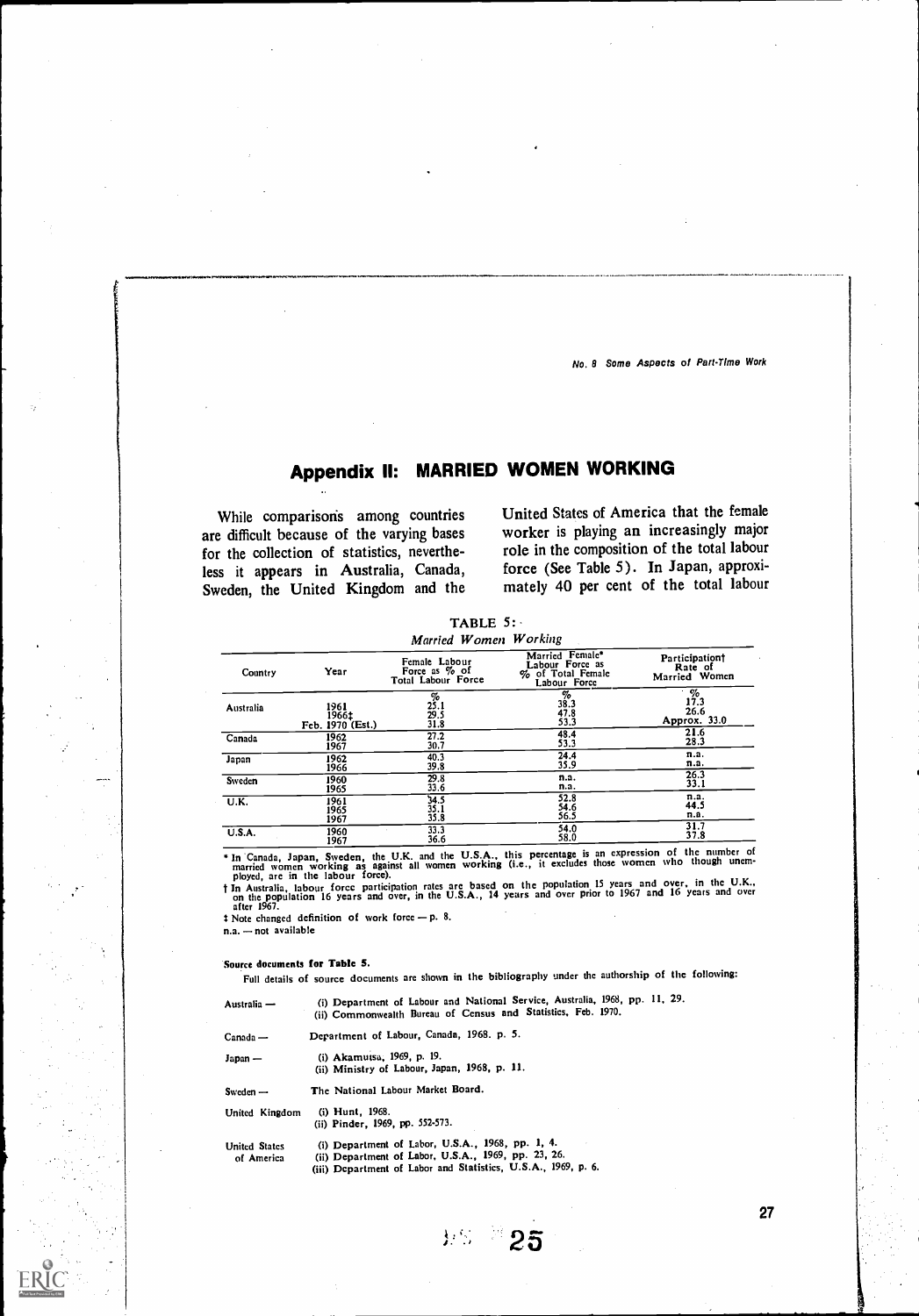force are female and this proportion appears to have remained stable for a number of years.

In all of the above countries the proportion of married women working has increased. In the early 1960s married women made up almost half of the women workers in Canada, the United Kingdom and the U.S.A. By the end of the 1960s Australia was also in this position.

Because the bases for calculating participation rates vary (e.g. based on persons 14 years and older in U.S.A. prior to 1967 and 16 years and older after 1967, 15 years and older in Australia and <sup>16</sup> years and older in the

26

U.K.), there are also difficulties in trying to compare the work force participation rates of married women. However, within countries where statistics are available there appears to be a growth in work force participation rates of married women (Australia, Canada, Sweden and the U.S.A.). In 1965 in the United Kingdom, 44.5 per cent of all married women, <sup>16</sup> years and older, were employed; in 1968 in the U.S.A., 37 per cent of all married women 16 years and older were employed; and in Australia, approximately 33 per cent of all married women <sup>15</sup> years and older were in the labour force according to the February 1970 estimates.